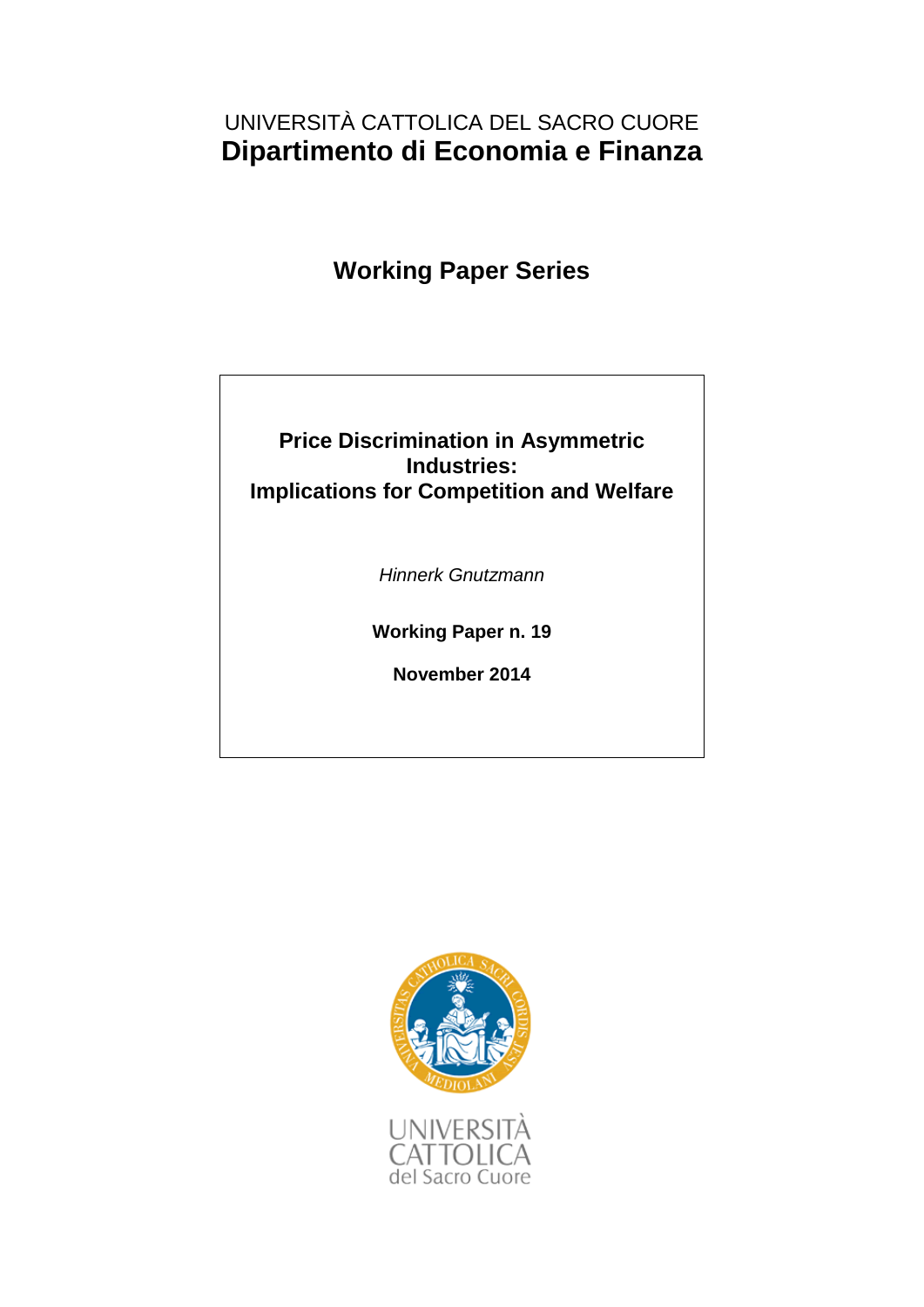# **Price Discrimination in Asymmetric Industries: Implications for Competition and Welfare**

**Hinnerk Gnutzmann**

*Università Cattolica del Sacro Cuore*

Working Paper n. 19 November 2014

Dipartimento di Economia e Finanza Università Cattolica del Sacro Cuore Largo Gemelli 1 - 20123 Milano – Italy tel: +39.02.7234.2976 - fax: +39.02.7234.2781 e-mail: dip.economiaefinanza@unicatt.it

The Working Paper Series promotes the circulation of research results produced by the members and affiliates of the Dipartimento di Economia e Finanza, with the aim of encouraging their dissemination and discussion. Results may be in a preliminary or advanced stage. The Dipartimento di Economia e Finanza is part of the Dipartimenti e Istituti di Scienze Economiche (DISCE) of the Università Cattolica del Sacro Cuore.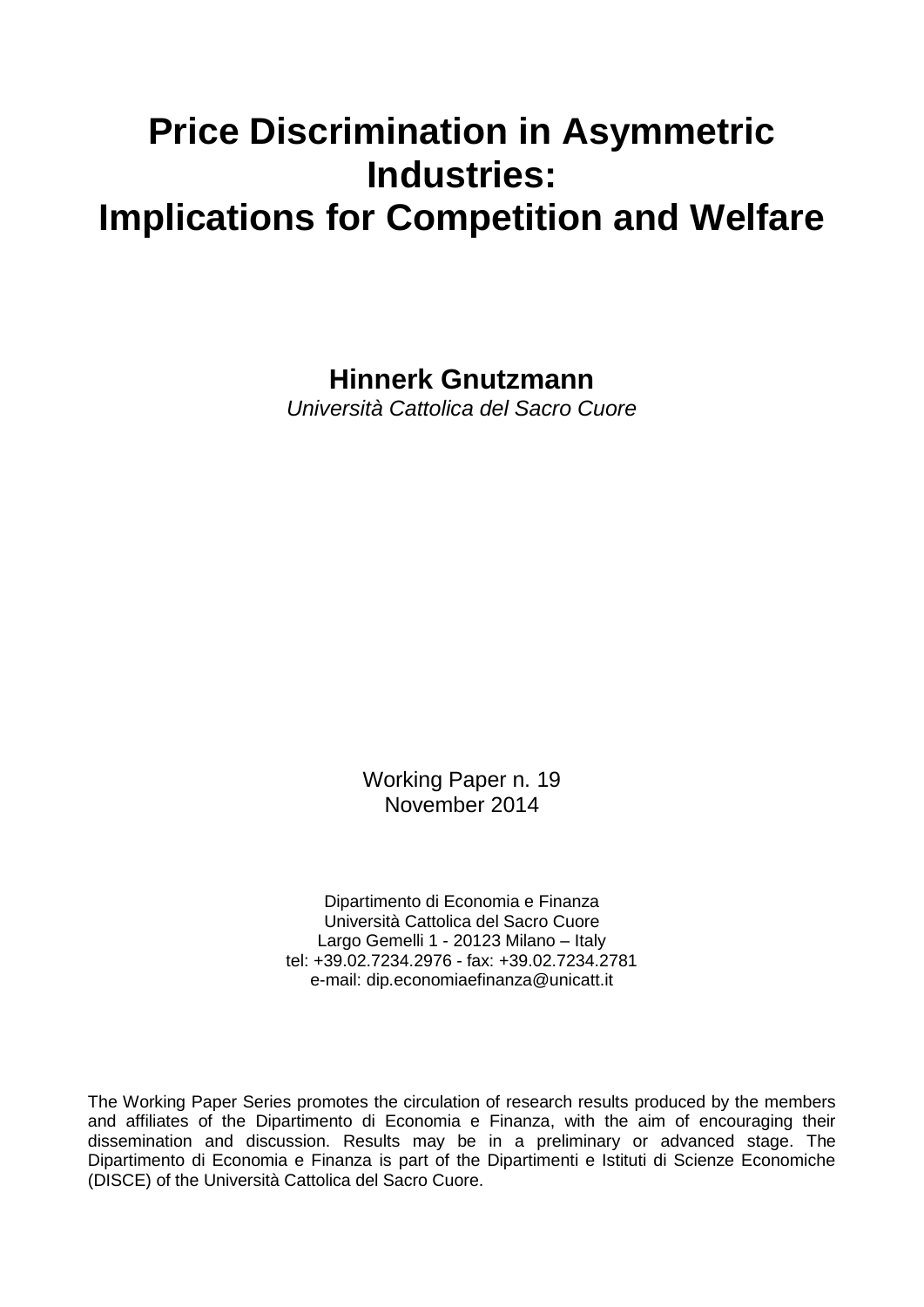# Price Discrimination in Asymmetric Industries: Implications for Competition and Welfare

Hinnerk Gnutzmann✩

Department of Economics, Universita Cattolica del Sacro Cuore Via Necchi 5, 20123 Milan, Italy

## Abstract

Price discrimination by consumer's purchase history is widely used in regulated industries, such as communication or utilities, both by incumbents and entrants. I show that such discrimination can have surprisingly negative welfare effects – even though prices and industry profits fall, so does consumer surplus. Earlier studies that did not allow entrants to discriminate or assumed symmetric firms yielded sharply different results, the pro–competitive effect of price discrimination are stronger in these settings. Imposing a pricing constraint on incumbent's discrimination leads the entrant to discriminate more heavily, but still improves both consumer and producer welfare.

Keywords: History–based price discrimination, asymmetric price discrimination, switching cost JEL: L13 L41

#### 1. Introduction

"Enjoy a 50% discount – only when switching from a competitor". Such history–based price discrimination [\(Gehrig et al.,](#page-18-0) [2012\)](#page-18-0) is often used as a pricing strategy in subscription markets from software  $<sup>1</sup>$  to communications.</sup> For example, Italian mobile incumbent TIM offers one month free and extra 4G to switching consumers, while competitors Tre and WIND reward

 $*E$ -Mail address: hinnerk.gnutzmann@unicatt.it. Telephone: +393738230841

<sup>1</sup>For example, Microsoft, an entrant in the web-based customer relationship management software (CRM) market, in 2010 offered a \$200 discount per user for firms switching from incumbent Salesforce, who made no similar offer to Microsoft's consumers [\(Rosoff,](#page-19-0) [2010\)](#page-19-0)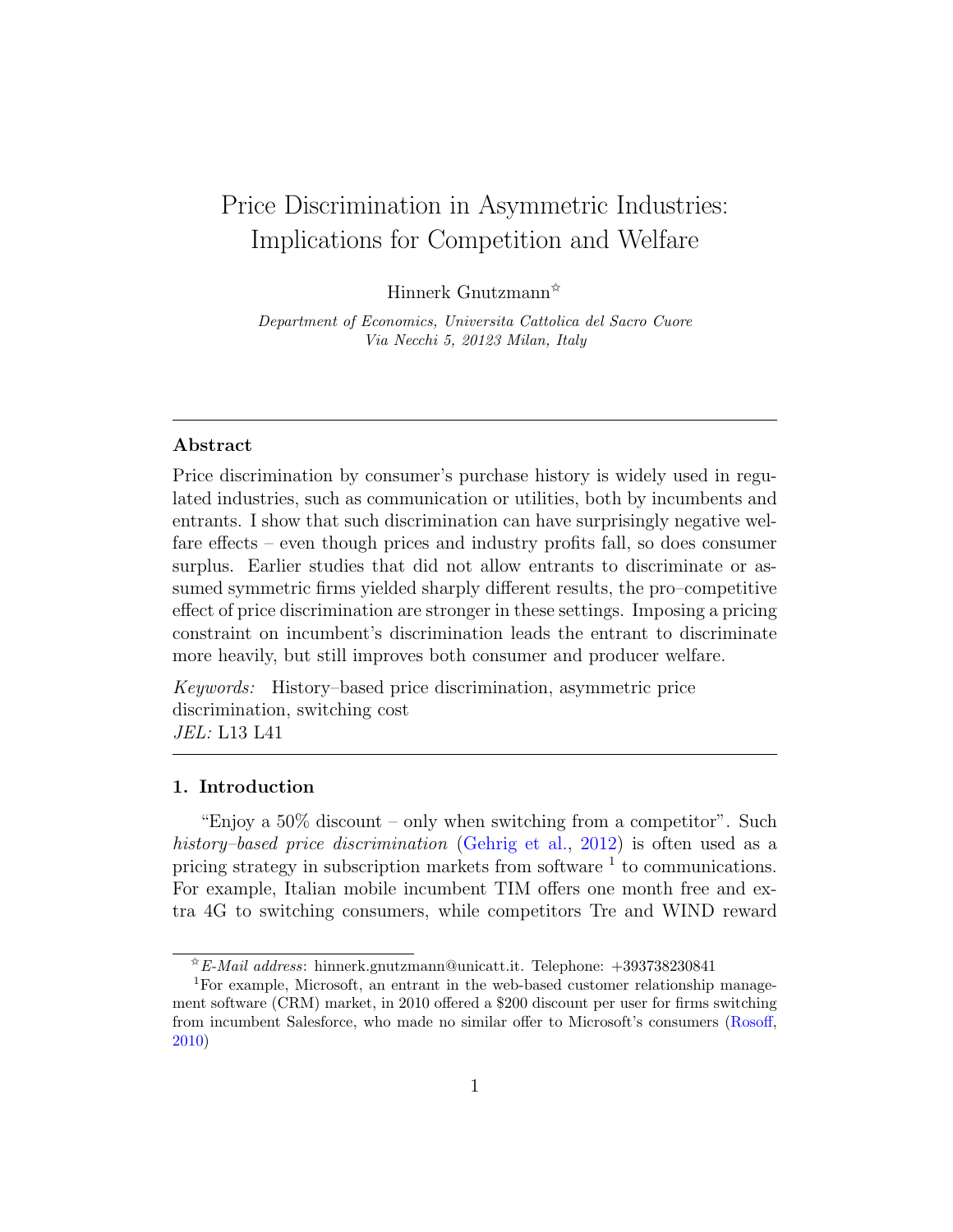switchers with a permanent  $50\%$  discount on the monthly bill<sup>2</sup>. Naturally, the competitive and welfare effects of such price discrimination in oligopolies are of intense policy interest to regulators and competition authorities alike (c.f. [Swedish Competition Authority](#page-19-1) [\(2005,](#page-19-1) chapter 1)): is price discrimination a symptom of a competitive market? Does it lead to exploitation of certain consumer groups? Can constraints – or indeed outright bans – of price discrimination raise consumer surplus or social welfare? And what about industry profits?

This paper shows that history–based price discrimination in asymmetric industries can have surprisingly negative welfare implications. I study a duopoly with two consumer groups, "old" consumers who previously purchased from the incumbent firm and face switching cost, and "new" consumers who do not. Crucially, I allow both entrant and incumbent to use price discrimination, which is the practically relevant case in many markets. Then price discrimination harms consumer welfare – even though prices, on average, fall. This stands in contrast to symmetric models, which inform many policy debates, where consumers typically benefit from pro–competitive effects of price discrimination<sup>3</sup>. Furthermore, industry profits suffer from discrimination.

I contribute to the literature in three ways. First I show that even "pro– competitive" price discrimination – in the sense of falling prices – can harm consumers, an observation that appears to have been so far overlooked, but has important implications for empirical research. Second, entrants can come to know a potential consumer's purchase status with the incumbent through suitably designed pricing menus; thus the two–sided price discrimination observed in practice is firmly rooted in theory. Finally, asymmetric regulation of incumbent's price discrimination endogenously leads to entrant to discriminate more heavily, a "see–saw" effect, but still improves consumer and social welfare.

A large theoretical literature studies price discrimination based on purchase status, surveyed in [Fudenberg et al.](#page-18-1) [\(2006\)](#page-18-1) and [Esteves](#page-18-2) [\(2009\)](#page-18-2). As in [Thisse and Vives](#page-19-2) [\(1988\)](#page-19-2), these models typically show that price discrimination leads firms to compete more fiercely over each marginal consumer; thus,

<sup>2</sup>Table 1 documents the use of history–based price discrimination in European mobile markets

<sup>3</sup>See e.g. [Papandropoulos](#page-19-3) [\(2007\)](#page-19-3) for an exposition of this view from a European perspective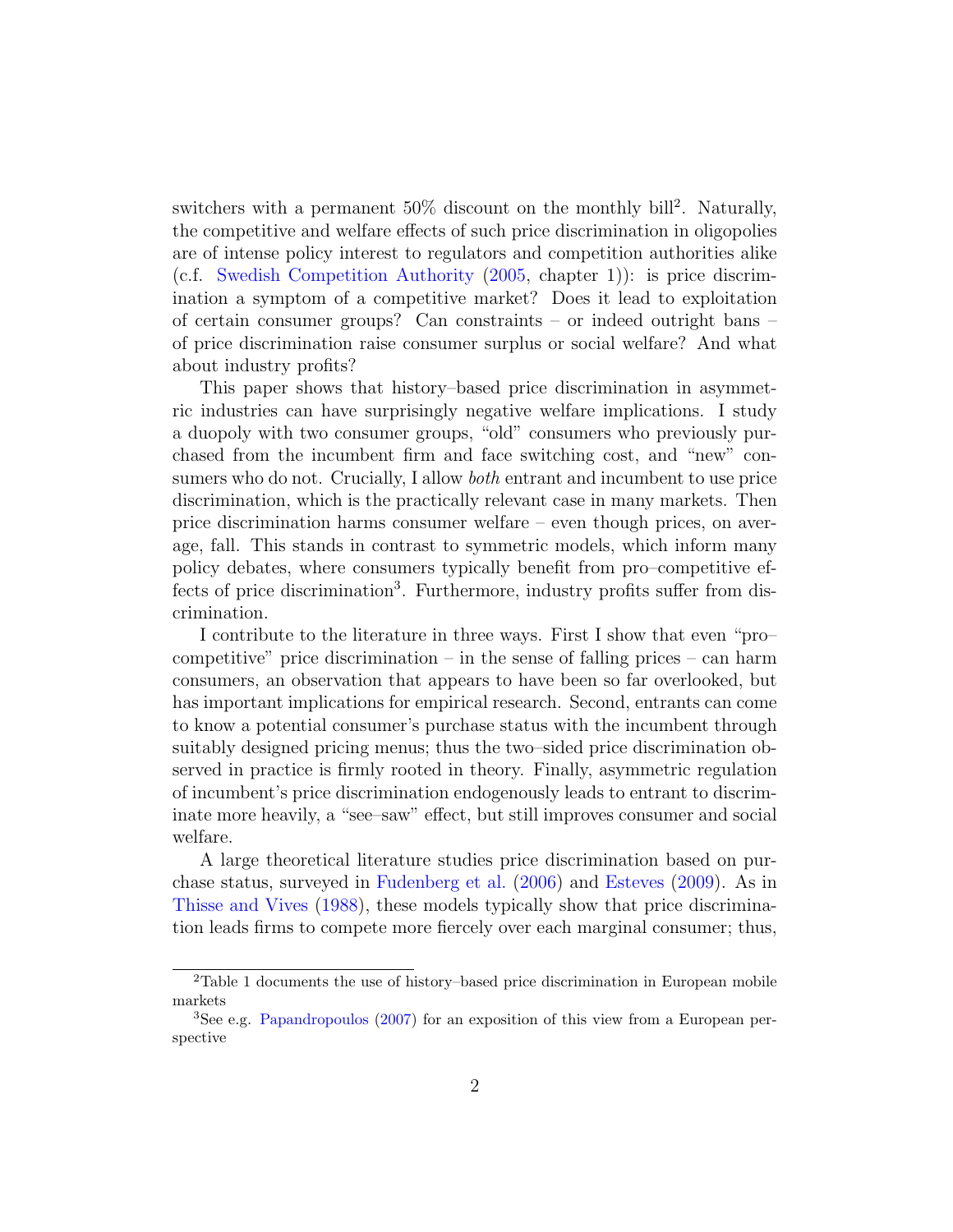price discrimination is pro–competitive and benefits consumers, although social welfare costs of discrimination are well known (e.g. due to excessive switching, as in [Chen](#page-17-0) [\(1997\)](#page-17-0)). Fundamentally, the pro–competitive effect is due best–response asymmetry [Corts](#page-18-3) [\(1998\)](#page-18-3), i.e. each firm wanting to discriminate in favor of consumers currently buying from a competitor – leading to a prisoner's dilemma–like dynamic of falling prices for all. But, as the present paper shows, best response asymmetry need not arise in asymmetric industries; hence the competitive and welfare effects are drastically different.

The effects of price discrimination in asymmetric industries are less well explored. [Gehrig et al.](#page-18-4) [\(2011\)](#page-18-4) study a model closely related to mine, but a priori constrain the entrant to uniform pricing; I show that entrants can in fact elicit such information through second–degree price discrimination, and allowing for this reverses their social welfare result. In [Chen](#page-17-1) [\(2008\)](#page-17-1), an incumbent has a captive segment and faces entry only in a competitive segment; price discrimination by the entrant is thus precluded. He shows that allowing the incumbent to discriminate tends to benefit consumers through lower prices – as long as it not cause the competitor to exit. [Bouckaert](#page-17-2) [et al.](#page-17-2) [\(2013\)](#page-17-2) study a two–period model, where an incumbent has a sheltered segment; both firms compete over a competitive segment a la [Fudenberg and](#page-18-5) [Tirole](#page-18-5) [\(2000\)](#page-18-5). They show that price discrimination can facilitate entry and raise welfare when the monopolistic segment is small.

Policy interventions to limit price discrimination of the incumbent raise consumer surplus and social welfare. While uniform pricing by all firms may be necessary to achieve a first best, competition authorities and regulators typically have the most influence over incumbents, not entrants. In the case of on–net/off–net price discrimination, the Colombian telecoms regulator moved to impose a cap on price discrimination by the incumbent, leaving entrants free to discriminate; while in Portugal, the incumbent network proposed a voluntary commitment to abstain from on–net/off-net price discrimination as a merger remedy (see [Telecommunications Management Group, Inc.](#page-19-4) [\(2011,](#page-19-4) sections 3,7) respectively). Since regulation is often asymmetric [\(Peitz,](#page-19-5) [2005\)](#page-19-5), I follow [Bouckaert et al.](#page-17-2) [\(2013\)](#page-17-2) and focus on asymmetric pricing constraints affecting only the incumbent. Precisely, the policy instrument in my model is a cap on the incumbent's price wedge between old and new consumers.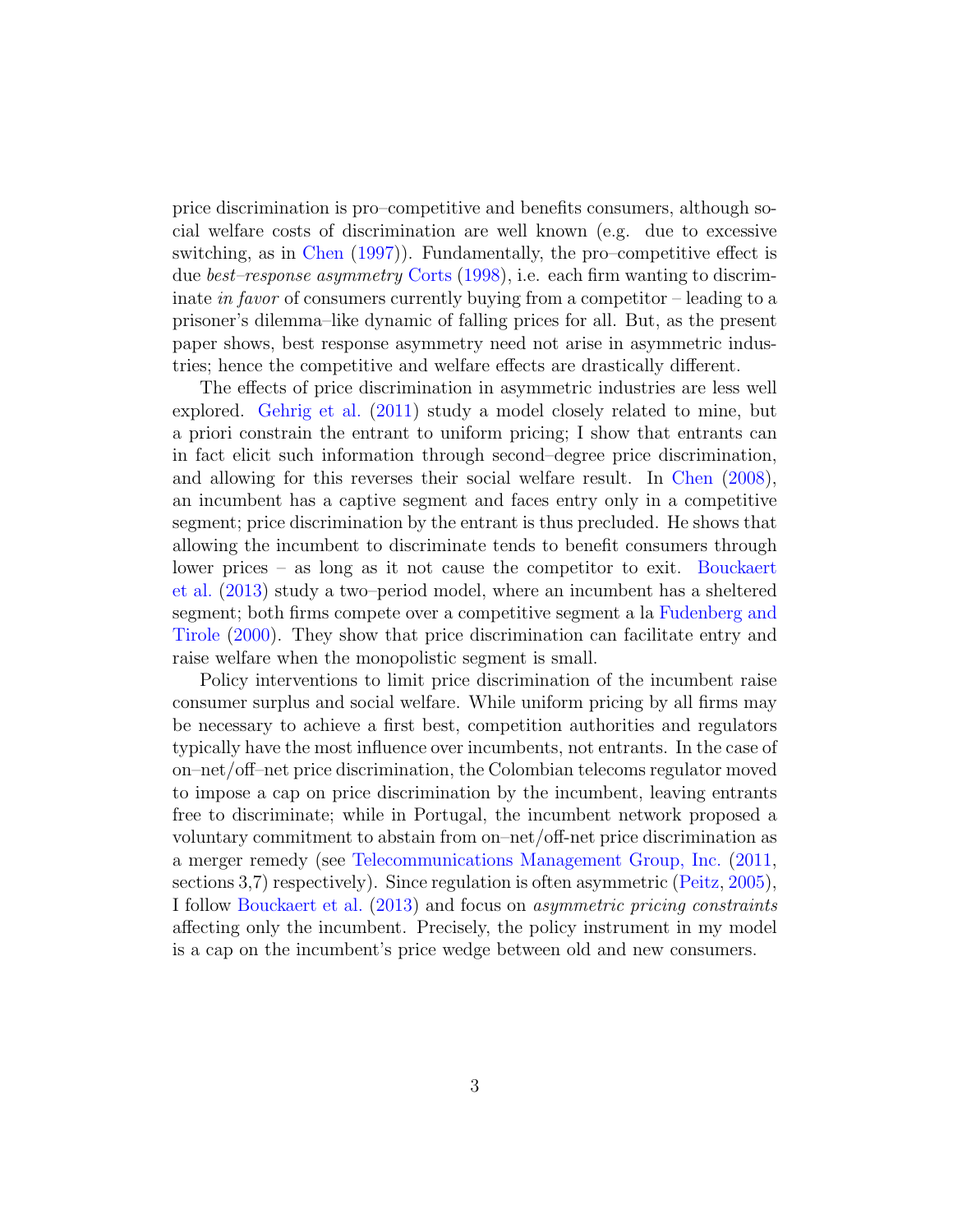#### 2. Model

I consider a duopoly, with incumbent – firm I – located at point 0 of the Hotelling line, and the entrant  $E$  at point 1. Thus, entry has already happened: the concern of the analysis is the asymmetry of market shares. There is a unit mass of consumers is distributed uniformly on the Hotelling line, with position indexed by x and partitioned – independently of their location – into two groups: old consumers, with mass  $1-\theta$ , have all purchased from the incumbent in a past period. These consumers would incur a switching cost s if they moved to the entrant. The remaining mass,  $\theta$ , are new consumers just joining the market, who obviously do not face any switching costs. The utility of consumption is  $\beta$ , sufficiently high to ensure full market coverage. Consumers face constant transportation cost per unit of distance  $t$ . I assume that  $0 \lt s \lt 3t$ , which ensures the old segment is potentially competitive.

Both firms engage in price discrimination. Incumbent I has a "customer database", containing the identities of all old consumers. Absent regulation, she can thus engage in third degree price discrimination and charge prices  $p_O^I$  and  $p_N^I$  respectively. The entrant E may engage in second degree price discrimination, targeting price  $p_O^E$  to old and  $p_N^E$  to new consumers. Old consumers can reveal their status if they so choose; for this to be incentive compatible, we must of course have  $p_O^E \n\leq p_N^E$ . The equilibrium prices are determined in a simultaneous pricing game.

The marginal consumers are hence given by:

<span id="page-5-2"></span>
$$
\tilde{x}_O = \begin{cases}\n\frac{p_O^E - p_O^I + t + s}{2t} & \text{if } p_O^E \le p_N^E \\
\frac{p_N^E - p_O^I + t + s}{2t} & \text{otherwise}\n\end{cases} \tag{1}
$$

<span id="page-5-3"></span>
$$
\tilde{x}_N = \frac{p_N^E - p_N^I + t}{2t} \tag{2}
$$

Both firms face constant and common marginal cost, normalised to zero. There is no fixed cost; hence firms' profit functions are given by

<span id="page-5-1"></span><span id="page-5-0"></span>
$$
\pi^I = (1 - \theta)\tilde{x}_O p_O^I + \theta \tilde{x}_N p_N^I \tag{3}
$$

$$
\pi^{E} = (1 - \theta)(1 - \tilde{x}_O)p_O^E + \theta(1 - \tilde{x}_N)p_N^E
$$
\n(4)

Solving the model yields the following unique equilibrium: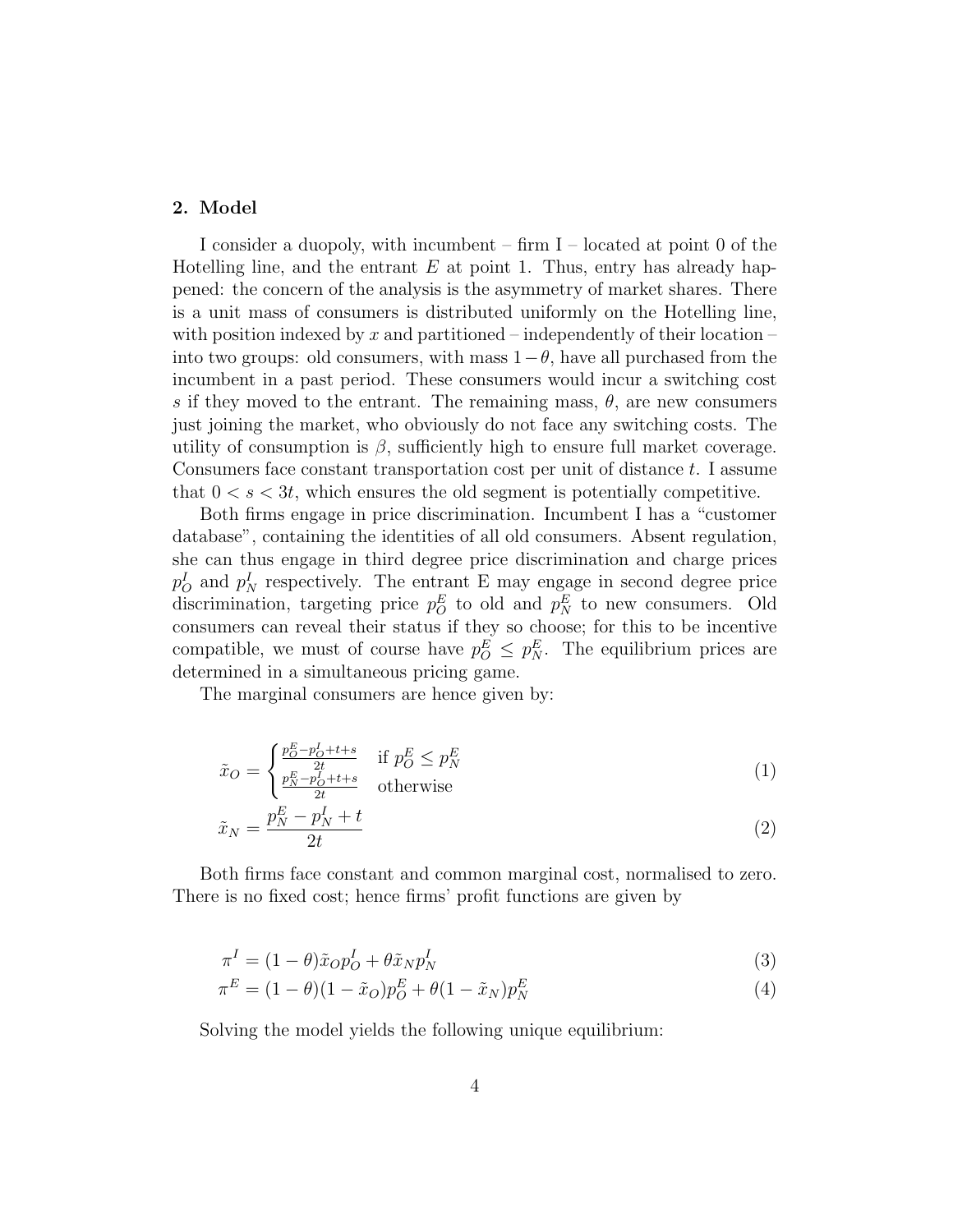<span id="page-6-0"></span>**Proposition 1.** There is a unique equilibrium such that

- (a) Old consumers  $\tilde{x}_O^* < \frac{1}{2} + \frac{s}{68}$  $\frac{s}{6t}$  and new consumers  $\tilde{x}_{N}^{*} < \frac{1}{2}$  $\frac{1}{2}$  purchase from the incumbent; all others from the entrant
- (b) The incumbent charges  $p_O^{*I} = t + \frac{s}{3}$  $\frac{s}{3}$  to old consumers, and the entrant's switching price is  $p_O^{\ast E} = t - \frac{s}{3}$  $\frac{s}{3}$ . Both firms charge  $p_N^{*I} = p_N^{*E} = t$  to new consumers

Proof. All proofs are collected in the appendix

 $\Box$ 

The equilibrium replicates stylized facts discussed above well. First, the incumbent remains dominant in the market, because of a majority share among old consumers. Old consumers staying with the incumbent pay the highest price, and switchers pay the least. New consumer prices lie between these extremes. By construction, the incumbent does not make switching offers, which also agrees with the stylized facts.

<span id="page-6-1"></span>Result 1. In equilibrium, both entrant and incumbent engage in price discrimination

The equilibrium is unique, and has the incentive compatibility constraint on the entrant non-binding. Although the incumbent charges a higher price to old consumers, the entrant in equilibrium wants to give a sufficiently large switching discount to old consumers vis-a-vis new consumers and thus induces them to reveal their status. Thus, in the switching cost setting, the entrant's lack of data does not have a strategic effect<sup>4</sup>.

#### 3. An Asymmetric Pricing Constraint: Strategic Effects

Price discrimination refers to price differences that cannot be attributed to marginal cost differences. Given the assumptions on marginal cost, we can identify the price wedge  $\delta_i = |p_O^i - p_N^i|$  as our measure of price discrimination. Let  $\Delta$  denote the constraint imposed on the incumbent's price discrimination:

$$
|p_O^I - p_N^I| \le \Delta \tag{5}
$$

This construction effectively turns price discrimination into a continuous variable, as in [Layson](#page-19-6) [\(1998\)](#page-19-6) for the monopoly case. It clearly encompasses

<sup>4</sup>[Geradin and Kuschewsky](#page-18-6) [\(2013\)](#page-18-6) discuss cases where data ownership may affect competition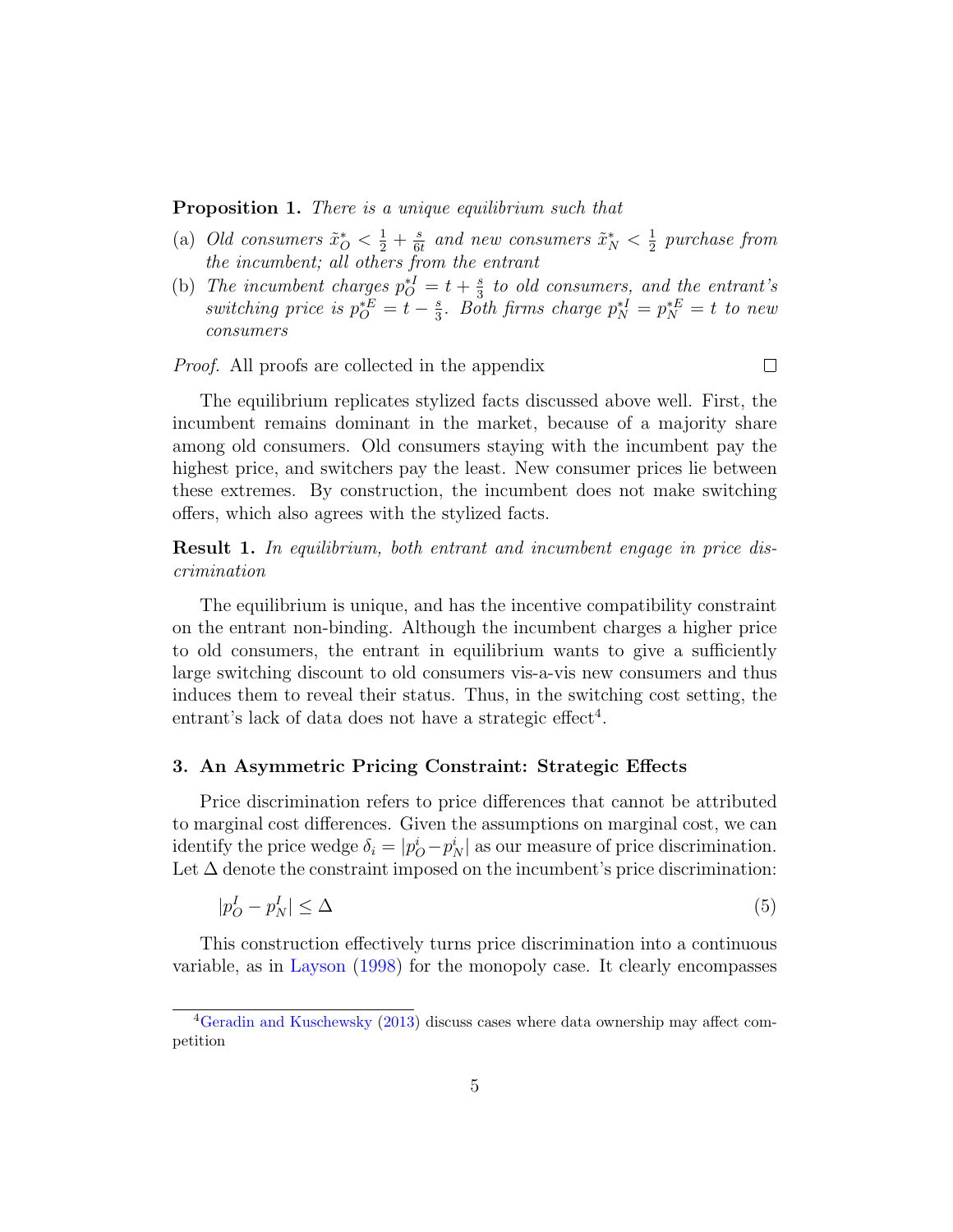the polar cases  $\Delta = 0$ , i.e. a complete ban on price discrimination, as well as absence of any regulation ( $\Delta = \infty$ ), while also allowing for intermediate policies that merely place a cap on the price wedge (as in the Colombian example discussed in the introduction). In contrast to the more standard "binary" approach (i.e, considering only the extreme cases), this approach also has a technical advantage: it enables the use of Leibnitz' rule to precisely disentangle the various welfare effects.

Given the policy adopted by the regulator, the incumbent's problem now is to maximise equation [3](#page-5-0) subject to this constraint. This leads to the following unique equilibrium:

<span id="page-7-1"></span>Proposition 2. Only if  $\Delta \in [0, \frac{1}{3}]$  $\frac{s}{3}$ , the pricing constraint binds. Then,

- (a) Old consumers with  $\tilde{x}_O^* \leq \frac{1}{2} + \frac{s(\theta+2)}{12t} \frac{\Delta\theta}{4t}$  $\frac{\Delta\theta}{4t}$  and new consumers with  $\tilde{x}_{N}^{*} \leq$  $rac{1}{2} + \frac{s(\theta-1)+3\Delta}{12t} - \frac{\Delta\theta}{4t}$  $\frac{\Delta\theta}{4t}$  purchase from firm I, and all others from firm E
- (b) Firm I sets prices  $p_O^* = \frac{s(1-\theta)}{3} + \Delta\theta + t$ ,  $p_N^* = \frac{s(1-\theta)}{3} \Delta(1-\theta) + t$ . Firm E's prices are  $p_O^* = \frac{(3\Delta - s)\theta}{6} - \frac{s}{3} + t$  and  $p_N^* = \frac{s(1-\theta)}{6} - \frac{\Delta(1-\theta)}{2} + t$

Under regulation, old consumers pay less and are more likely to buy from the incumbent, vice–versa for new consumers. Figure [1](#page-7-0) visualises the comparative statics, with dotted lines indicating pre–regulation prices and market shares and solid lines indicating outcomes for binding pricing constraints.

<span id="page-7-0"></span>

Figure 1: Comparative Statics of Regulation

Regulation of the incumbent induces the entrant to engage in stronger price discrimination. Indeed, under the equilibrium prices given in proposi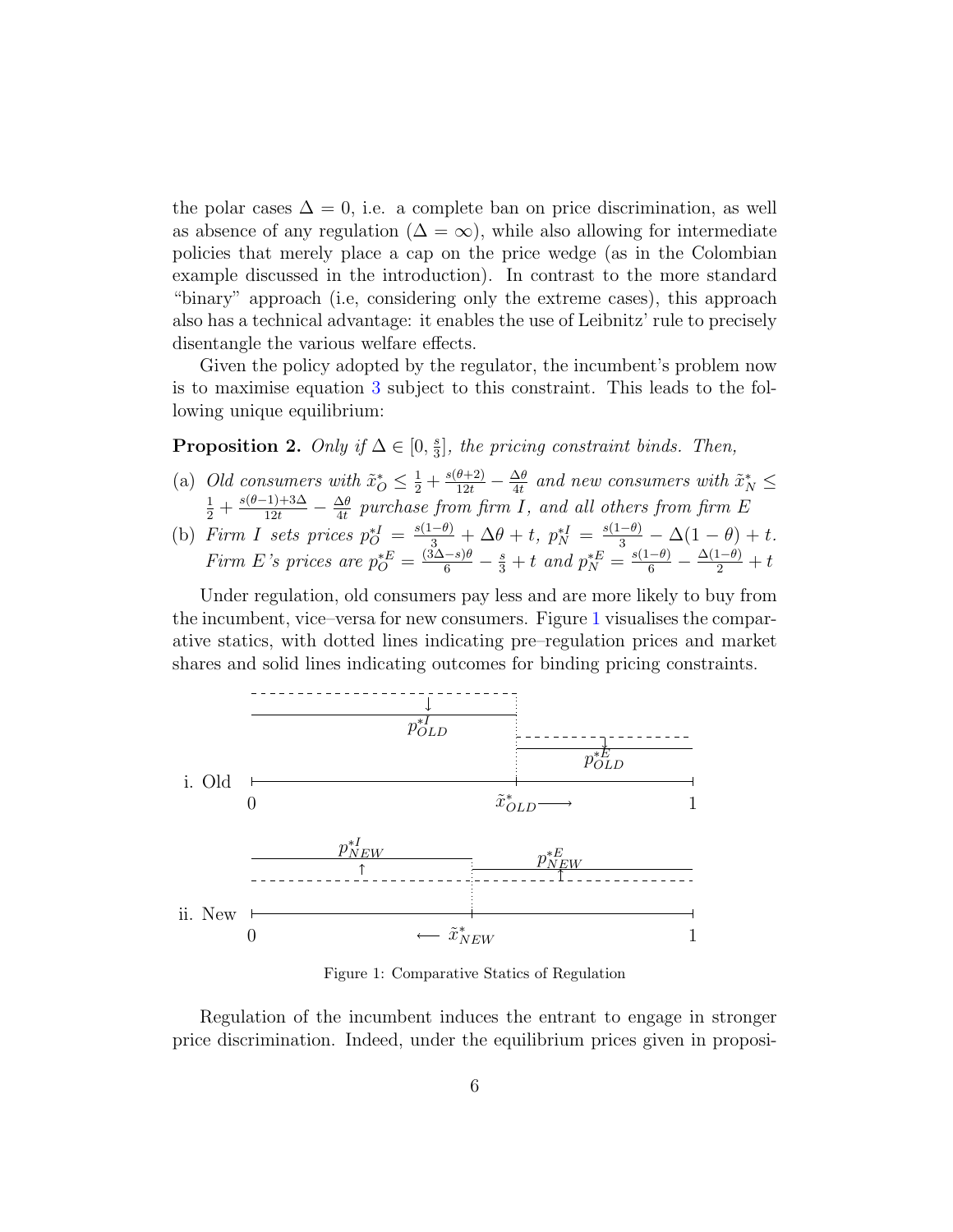tion [2,](#page-7-1) the entrants price discrimination behaves as

$$
\delta_E = p_N^* - p_O^* = \frac{s - \Delta}{2} \tag{6}
$$

which is decreasing in  $\Delta$ . Tighter regulation – a lower delta – thus promotes entrant's price discrimination. This illustrates that the assumption of uniform pricing by the entrant in [Gehrig et al.](#page-18-4) [\(2011\)](#page-18-4) may be problematic when simulating the effect of a possible ban on incumbent price discrimination. Summarising,

<span id="page-8-0"></span>Result 2 (See-Saw Effect). As the incumbent's price discrimination is constrained, the entrant's price discrimination becomes stronger

Such counter-intuitive, indirect effects of interventions are well-known in other contexts of the regulation literature, e.g. the "waterbed effect" in [Inderst and Valletti](#page-18-7) [\(2011\)](#page-18-7). Importantly in view of proposition [2,](#page-7-1) the asymmetric pricing constraint does not monotonically move the industry closer to equal pricing, which will have welfare implications to be discussed.

It remains to investigate the further properties of the equilibrium. First, consider market shares. The firms' market shares move in opposite directions in each segment. In fact, a calculation shows that – given the linear structure of the model – regulation merely shifts market shares between segments:

$$
(1 - \theta)\tilde{x}_O + \theta \tilde{x}_N = \frac{1}{2} + \frac{s(1 - \theta)}{6t} \tag{7}
$$

which does not depend on  $\Delta$ . Hence,

#### Result 3. Overall market shares are invariant to the pricing constraint

In [Gehrig et al.](#page-18-4) [\(2011\)](#page-18-4), the same result holds. However, quantitatively, the changes in market share are smaller in the present model – since the entrant price in each segment moves in the same direction as the incumbent's, the shift in marginal consumers becomes smaller. Importantly, this shows that one benefit often conceded to bans on price discrimination – that they allow smaller players to increase their market share – need not always arise.

#### 4. Welfare and History–Based Price Discrimination

History–based price discrimination has surprisingly negative welfare consequences in this model. As the incumbent's pricing constraint  $\Delta$  is relaxed,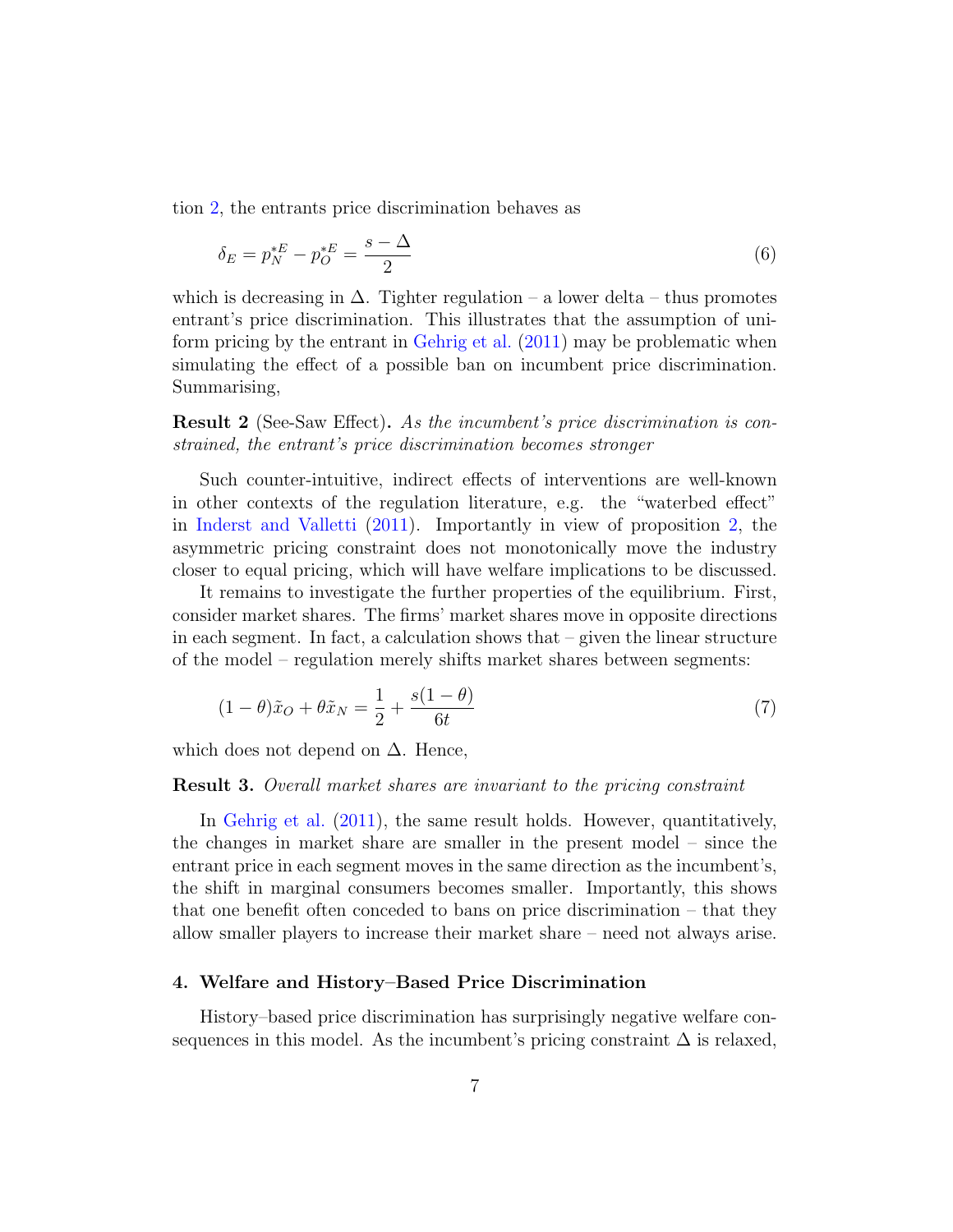old consumers face rising prices and increased switching rates; while new consumers benefit from lower prices and a more efficient brand allocation, the corresponding gains are small. In fact, even though price discrimination is  $pro-competitive$  – prices fall on average – consumer welfare falls under price discrimination. Due to the pro–competitive effect, industry profits also fall under price discrimination. Hence, price discrimination leads to a "lose-lose" that harms social welfare.

First, some notation. Let  $v_j(x; p)$  denote the indirect utility function of a consumer of location x when facing prices p, where  $j = \{OLD, NEW\}$ . Consumer surplus can be written as the integral of indirect utility over all consumers:

<span id="page-9-1"></span>
$$
CS = (1 - \theta) \underbrace{\int_0^1 v_O(x; p) dx}_{CS_O} + \theta \underbrace{\int_0^1 v_N(x; p) dx}_{CS_N}
$$
 (8)

The welfare effects of price discrimination on consumers can be derived conveniently through Leibnitz' rule. The expression of interest being  $\frac{dCS}{d\Delta}$ , a key advantage of focusing on an interval for pricing constraints instead of a ban/no regulation setting, one can disentangle quite precisely the different forces acting on welfare. I proceed analogously for social welfare and producer surplus. These calculations yield

<span id="page-9-0"></span>Result 4. Price discrimination harms consumer welfare. There is a distributional conflict between old consumers – who face rising prices – and new consumers, who gain from lower prices in a discriminatory setting. However, benefits to new consumers are small, so consumers as a whole lose under price discrimination

The harmful effects on consumer surplus are entirely driven by price changes on extra–marginal consumers. This is a consequence of the envelope theorem: a small relaxation in the pricing constraint does not affect the welfare of the marginal consumer between incumbent and entrant in either segment. Given a small relaxation of the constraint, incumbent's prices for the 1 −  $\theta$  mass of old consumers rise at rate  $\theta$ , and fall at rate 1 −  $\theta$  for new consumers. The entrant's prices move in the same directions, but at half the rate – a consequence of the linear Hotelling structure of the model. But crucially, since old consumers purchase from the incumbent at a higher rate than new ones, the net welfare change is negative: losses to old consumers weigh more heavily, and hence consumer surplus fall.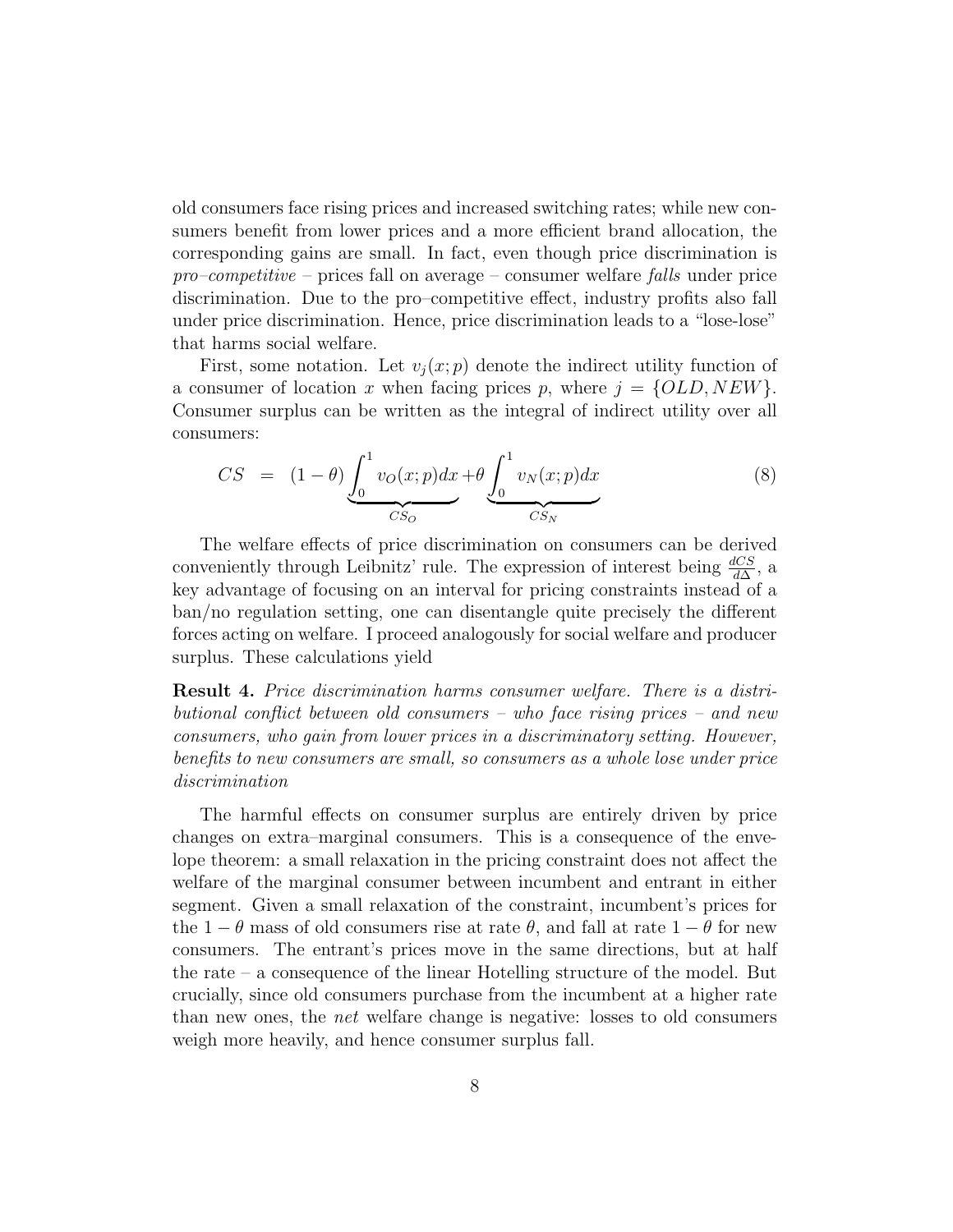The negative consumer surplus result is not typical of the literature. In [Chen](#page-17-0) [\(1997\)](#page-17-0) or [Fudenberg and Tirole](#page-18-5) [\(2000\)](#page-18-5), price discrimination leads to "all out" competition, i.e. all prices falling; thus consumers benefit. But these results are derived in symmetric settings. In the domain of asymmetric models, [Chen](#page-17-1) [\(2008\)](#page-17-1) shows that allowing incumbents to discriminate can also intensify competition and benefit consumers, as long as it does not cause exit. However, in monopoly settings, price discrimination often facilitates exploitation of consumers [\(Layson,](#page-19-6) [1998\)](#page-19-6). Thus one would expect very asymmetric industries to approximate this result, as indeed is the case in [Gehrig et al.](#page-18-4) [\(2011\)](#page-18-4).

A regulator may, for policy reasons, favor "vulnerable" consumer groups. [Hviid and Price](#page-18-8) [\(2012\)](#page-18-8) discuss the case of the UK energy market, where the protection of "vulnerable" consumers is part of the statutory mandate of regulator Ofgem. In particular, such consumers are – for various reasons – often not able to switch. As constraints on price discrimination most strongly reduce the incumbent's price charged to old consumers, i.e. non–switchers, this adds a further equity rationale to such a policy.

<span id="page-10-0"></span>Result 5. Price discrimination is "pro–competitive", and reduces industry profits. Discrimination enhances the profitability of the incumbent while diminishing that of the entrant.

Price discrimination leads to falling average prices. As  $\Delta$  is relaxed, the incumbent raises prices for old consumers while lowering them for new ones; due to strategic complementarity, the entrant's prices move in the same direction. These price movements benefit incumbent profitability – who can more effectively exploit old consumers under discrimination – and harm the entrant; overall, industry profits fall. In contrast, in [Gehrig et al.](#page-18-4) [\(2011\)](#page-18-4), price discrimination does not affect entrant prices and profits; only the incumbent benefits from discrimination, and accordingly industry profits rise. Symmetric models often have profits of all firms falling, e.g. [Chen](#page-17-0) [\(1997\)](#page-17-0).

Excessive switching under price discrimination causes social welfare to fall:

<span id="page-10-1"></span>Result 6. Social welfare falls under price discrimination, because the losses due to excessive switching outweigh gains from improved brand allocation of consumers

Social welfare effects are driven entirely by marginal consumers. Price discrimination increases switching rates, i.e. the marginal old consumer turns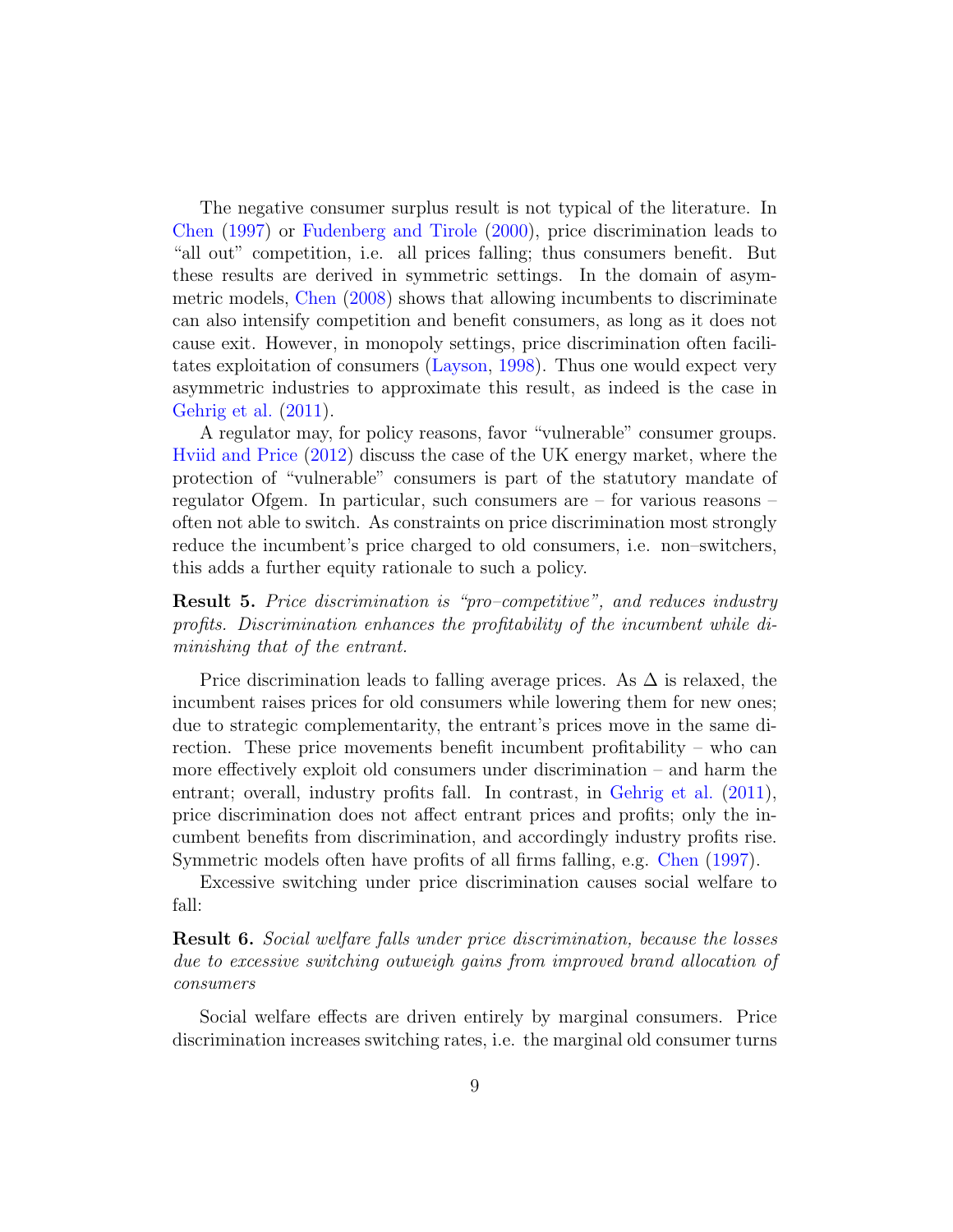to purchasing from the entrant as  $\Delta$  is relaxed. This affects welfare positively through the change in brand allocation – since the marginal consumer  $\tilde{x}_O$ 1/2, the marginal consumer's preferred brand is that of the entrant – and negatively through the increase in switching cost s. Among new consumers, the incumbent's market share rises; this is good for welfare, since the marginal new consumer indeed prefers the incumbent's brand  $(\tilde{x}_N \leq 1/2)$ . However, observe that the overall welfare effect of price discrimination on social welfare is negative: the deadweight loss due to switching outweighs the positive effects of better brand allocation. The negative social effects of switching are well–known in the theoretical literature and also arise in symmetric settings, c.f [Chen](#page-17-0) [\(1997\)](#page-17-0). Interestingly, [Gehrig et al.](#page-18-4) [\(2011\)](#page-18-4) find that history–based price discrimination increases social welfare. In their model, the lack of entrant's price response discrimination drives increases in producer surplus under discrimination; these outweigh the costs to consumers.

Throughout the analysis, I have assumed that the segment of "old" consumers is potentially competitive, i.e. switching costs are not too high. This assumption is supported by evidence, e.g. [Hviid and Price](#page-18-8) [\(2012\)](#page-18-8) report that half of old consumers in UK energy market switched within a decade. However, comparison with results for the "sheltered" case, as in [Bouckaert](#page-17-2) [et al.](#page-17-2) [\(2013\)](#page-17-2), is very interesting. As the authors show, when the sheltered segment is large, an incumbent constrained to uniform pricing raises prices in the competitive segment, causing a loss of consumer and social welfare overall.

To conclude, the model implies that history–based price discrimination may have very negative consequences for consumers and producers alike. Indeed, a ban on incumbent price discrimination would clearly be welfare optimal in this setting.

#### 5. Policy Implications

Price discrimination can take a myriad of forms, and effects can differ greatly depending on industry structure and the precise pricing strategy employed. Accordingly, as [Geradin and Petit](#page-18-9) [\(2005\)](#page-18-9) point out, price discrimination is one of the most complex areas of European competition law and a "case–by–case" approach is often required. In this discussion, I demonstrate the relevance of the precise setting studied in the model. Moreover, I argue that the main trade–offs in which the policy debate is often framed – exploitation of consumers versus exclusion of smaller firms – is incomplete;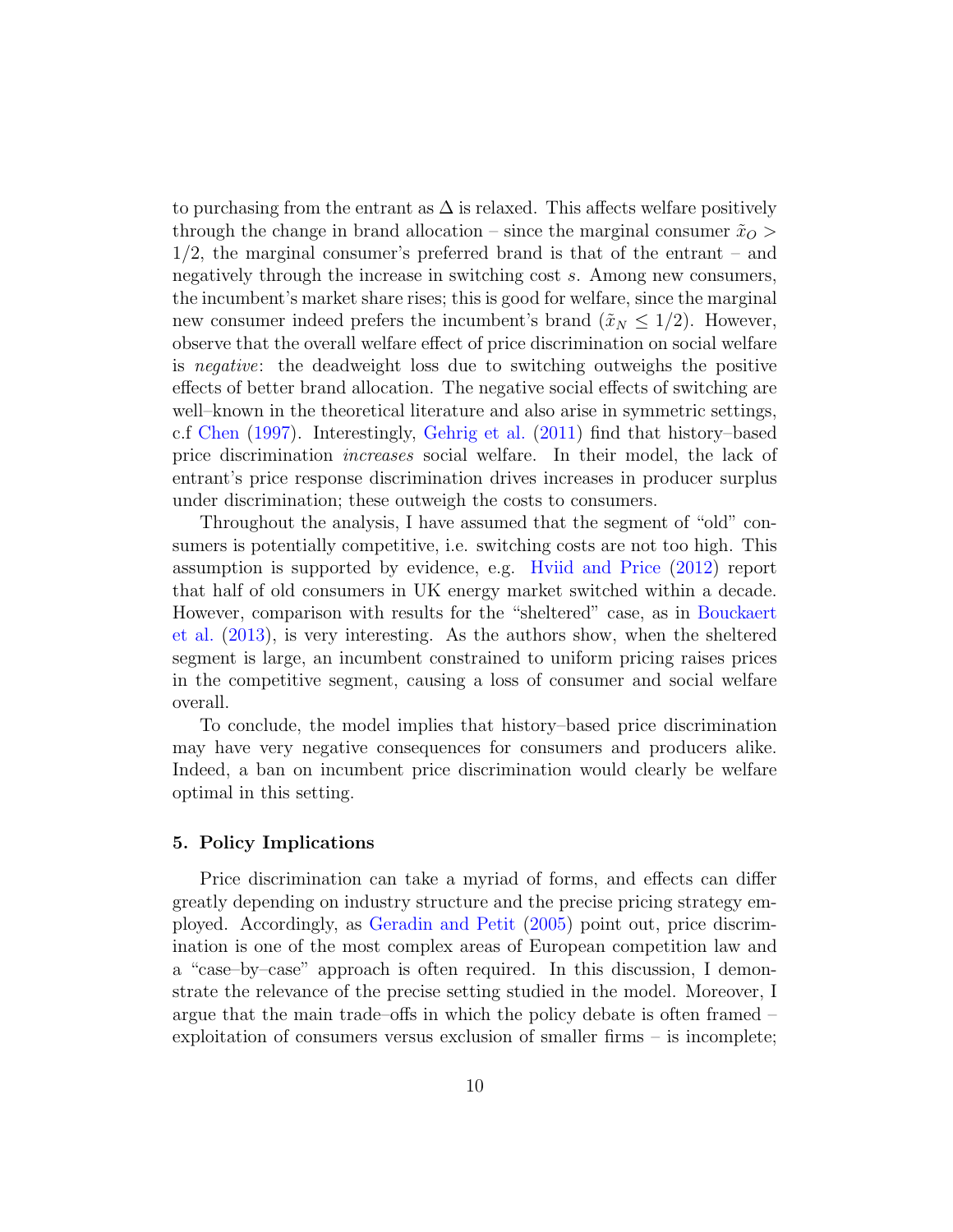| Country | Operator       | Type      | Share  | Offer?         | Details                            |
|---------|----------------|-----------|--------|----------------|------------------------------------|
| Germany | T-Mobile       | Incumbent | 33%    | N <sub>o</sub> |                                    |
| Germany | Vodafone       | Entrant   | 30%    | $\rm No$       |                                    |
| Germany | E-Plus (Base)  | Entrant   | 21\%   | N <sub>o</sub> |                                    |
| Germany | O <sub>2</sub> | Entrant   | 17\%   | Yes            | $60\epsilon$ one-time discount     |
| Italy   | Tim            | Incumbent | $38\%$ | Yes            | 1 month free $+$ 1G extra internet |
| Italy   | Vodafone       | Entrant   | 26\%   | $\rm No$       |                                    |
| Italy   | Wind           | Entrant   | 25\%   | Yes            | $50\%$ permanent discount          |
| Italy   | Tre            | Entrant   | 11%    | Yes            | $50\%$ permanent discount          |
| France  | Orange         | Incumbent | 41\%   | $\rm No$       |                                    |
| France  | SFR.           | Entrant   | 32%    | Yes            | $50\epsilon$ one-time discount     |
| France  | Bouygues       | Entrant   | 17%    | Yes            | $50\epsilon$ one-time discount     |
| France  | Free Mobile    | Entrant   | $9\%$  | $\rm No$       |                                    |
| Spain   | Movistar       | Incumbent | 42\%   | N <sub>o</sub> |                                    |
| Spain   | Vodafone       | Entrant   | 29\%   | N <sub>o</sub> |                                    |
| Spain   | Orange         | Entrant   | 23\%   | N <sub>o</sub> |                                    |
| Spain   | Yoigo          | Entrant   | $6\%$  | Yes            | 5€ one–time discount               |

Figure 2: Switching Offers in European Mobile Markets<sup>5</sup>

one needs to take into account deadweight welfare losses too. This angle may lead to a more positive evaluation of constraints on price discrimination, even in competitive settings.

History–based price discrimination is prevalent in key European mobile markets, as the pricing data in table 1 show. In all markets studied, at least one firm engages in this form of price discrimination. There is considerable variance in the use of switching offers: in Italy, three out of the four main networks use price discrimination, including the incumbent – while in Germany and Spain, only the smallest networks make switching offers. Clearly, the data show that one cannot restrict attention to discrimination of the incumbent only when analyzing these markets. Moreover, the discounts offered to switching consumers are often very significant, such as a permanent 50% discount on the monthly bill; highlighting the importance of switching to how these markets work.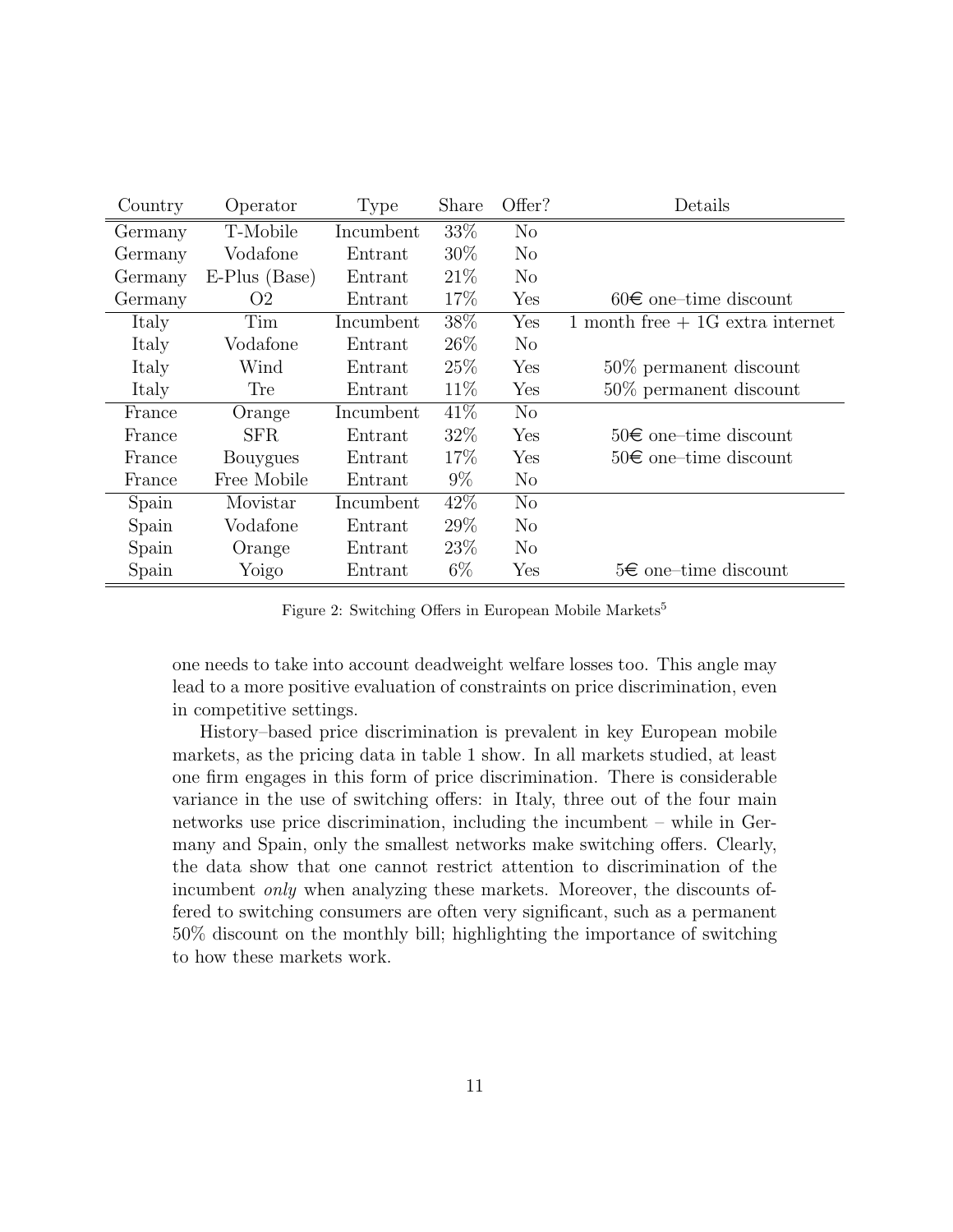Price discrimination is often viewed through the lens of exploitation vs. exclusion. As [Karlinger and Motta](#page-19-7) [\(2012\)](#page-19-7) show, price discrimination typically leads to lower prices for consumers. This may promote consumer surplus, as long is it does not cause exit. Similarly, in [Chen](#page-17-1) [\(2008\)](#page-17-1), consumers in the competitive segment buy more units when price discrimination is allowed, driving another welfare gain. This analysis has been influential on policy, with e.g [Papandropoulos](#page-19-3) [\(2007\)](#page-19-3) emphasising the need for "caution" when limiting price discrimination unless exclusion is a concern. But with switching cost, as the present analysis shows, lower average prices do not even imply higher consumer surplus: consumers may need to expend more effort on switching that renders the gains void. Especially in subscription markets, such as regulated utilities, the existence of switching friction may indeed call for less price discrimination than would otherwise be the case.

It is intuitive that asymmetric industries call for asymmetric regulation. In an incumbent–entrant setting, [Peitz](#page-19-5) [\(2005\)](#page-19-5) demonstrates that asymmetric access charge regulation leads to better outcomes than symmetric regulation. The current European regulatory framework favors wholesale price regulation over retail price regulation. But [Hoernig et al.](#page-18-10) [\(2014\)](#page-18-10) demonstrate, uniform pricing constraints at the retail level can further improve social welfare after access charge regulation has already been implemented. [Hoernig](#page-18-11) [\(2008\)](#page-18-11) shows uniform pricing constraints may increase social welfare, but can cause a loss of consumer surplus due to higher prices.

Empirically, the track record of uniform pricing constraints has been uneven. Consider the use of non–discrimination clauses in the UK retail energy sector [\(Hviid and Price,](#page-18-8) [2012\)](#page-18-8). Here, individual regions are well described by the "inherited monopoly" model, with the previous regional incumbent in a dominant position. In 2009, the regulator introduced a clause requiring firms to charge uniform markups at the national level; [Hviid and Price](#page-18-8) [\(2012\)](#page-18-8) argue that best response asymmetry holds nationally in the UK energy retail market, and hence explain why this regulation led to higher prices across all markets. An alternative policy would be to require uniform pricing only in those regions where the incumbent is dominant, leaving pricing unconstrained in each firm's "weak market". The present analysis suggests that

<sup>&</sup>lt;sup>5</sup>Pricing data collected from networks' websites between  $22-26$  November 2013. Subscriber shares obtained from [http://en.wikipedia.org/wiki/List\\_of\\_mobile\\_](http://en.wikipedia.org/wiki/List_of_mobile_network_operators_of_Europe) [network\\_operators\\_of\\_Europe](http://en.wikipedia.org/wiki/List_of_mobile_network_operators_of_Europe) and national sources cited therein.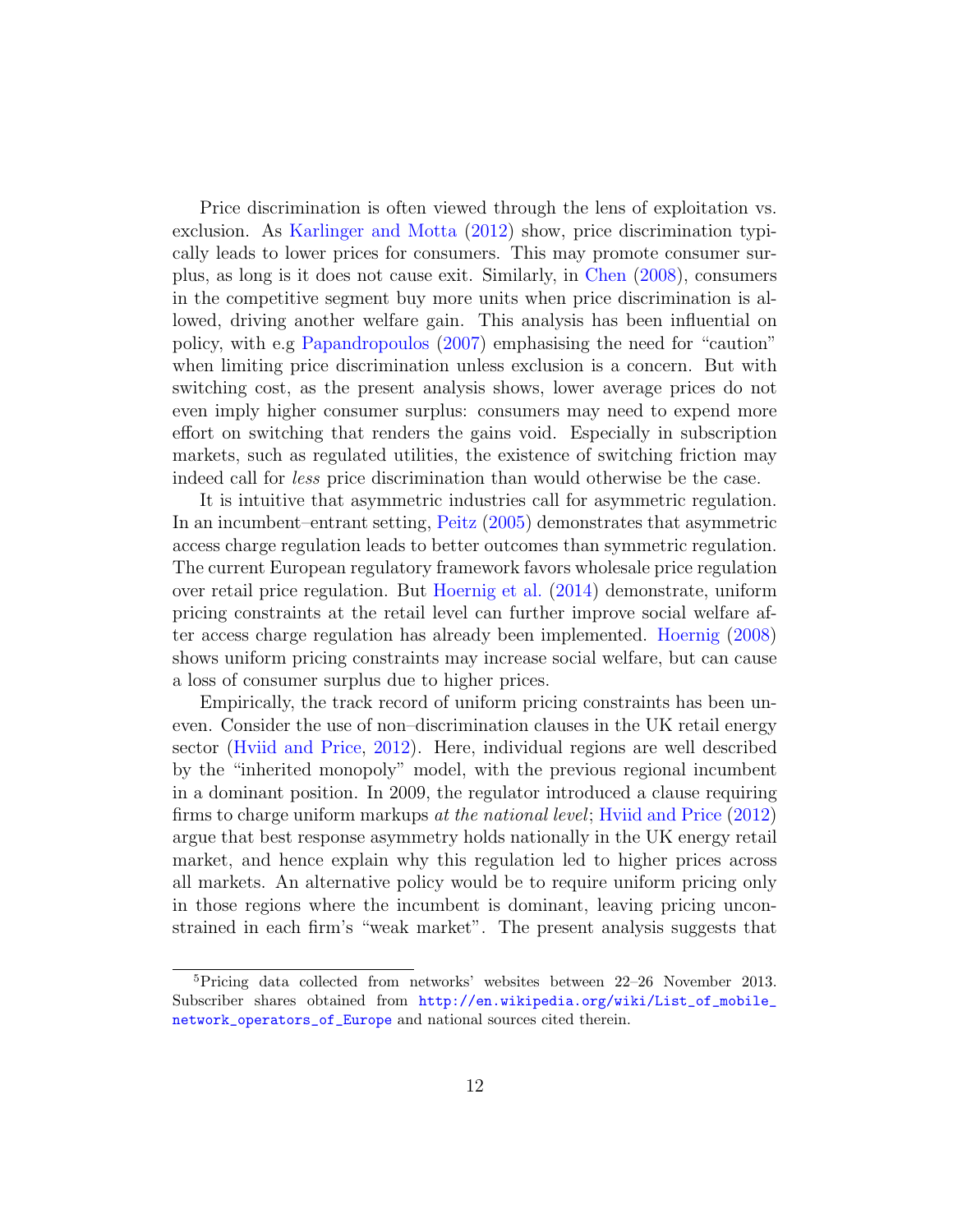such an alternative policy may have benign welfare consequences.

#### 6. Conclusion

As subscription markets are growing, history–based price discrimination and its associated complexity of pricing strategies is becoming ever more important. This paper studied an empirically important case of such price discrimination – an asymmetric industry, where both incumbent and entrant may use history–based price discrimination – contributing to the literature on asymmetric price discrimination [\(Chen](#page-17-1) [\(2008\)](#page-17-1)[,Bouckaert et al.](#page-17-2) [\(2013\)](#page-17-2)[,Gehrig](#page-18-4) [et al.](#page-18-4) [\(2011\)](#page-18-4)). Regulation of the incumbent causes entrants to discriminate more heavily, and bans on price discrimination increase average prices and hence industry profits.

But even "pro–competitive" price discrimination can harm consumers. When switching cost is important, the increased competitive intensity under discrimination may not be enough to compensate for the increased effort consumers have to exert to claim the lower prices. Moreover, it is already well established in the literature that price discrimination can harm social welfare, due to excessive switching. Interestingly, lower prices do not necessarily benefit anyone. Uniform pricing constraints on an incumbent may thus promote social welfare.

#### Appendix

This appendix collects the proofs of the statements in the main text. Proof of Proposition [1:](#page-6-0) Equilibrium requires simultaneous maximisation of equations [\(3-](#page-5-0)[4\)](#page-5-1). Consider first the case  $p_O^E < p_N^E$ . This yields the first-order conditions:

$$
\begin{bmatrix}\n\frac{d\pi^I}{dp_Q^I} \\
\frac{d\pi^E}{dp_N^E} \\
\frac{d\pi^I}{dp_N^I}\n\end{bmatrix} = \n\begin{bmatrix}\n-2(1-\theta) & (1-\theta) & 0 & 0 \\
(1-\theta) & -2(1-\theta) & 0 & 0 \\
0 & 0 & -2\theta & \theta \\
0 & 0 & 0 & -2\theta\n\end{bmatrix}\n\begin{bmatrix}\np_Q^I \\
p_Q^E \\
p_N^I \\
p_N^E\n\end{bmatrix} + \begin{bmatrix}\n(1-\theta)(t+s) \\
(1-\theta)(t-s) \\
\theta t \\
\theta t\n\end{bmatrix}\n\begin{bmatrix}\n\frac{1}{2} \\
2\theta\n\end{bmatrix}
$$

Since  $\theta$  is interior, the block–diagonal system has full rank; thus, there is a unique solution. Moreover, one can easily verify the global concavity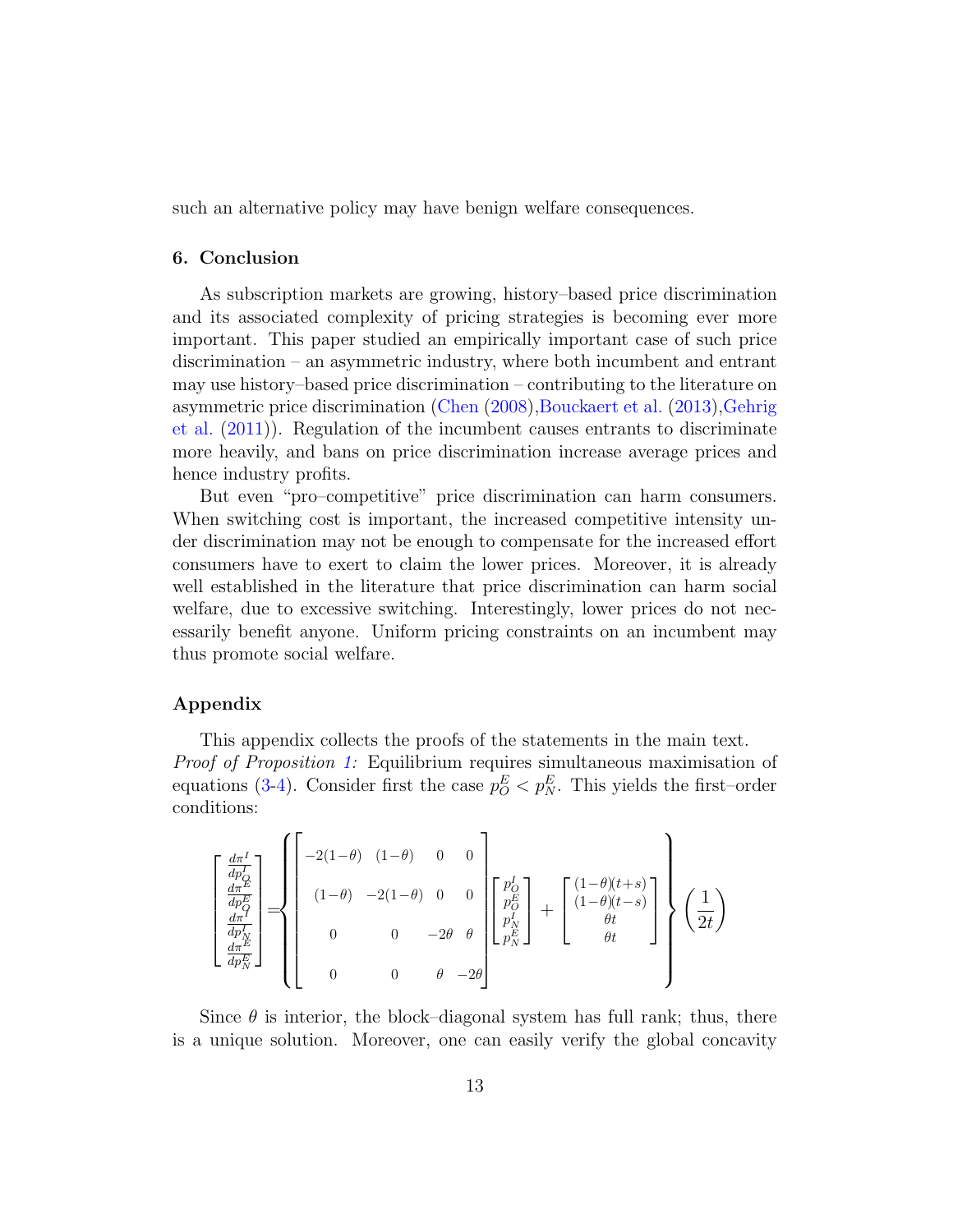of the system, hence the FOC is sufficient. Solving the system yields prices claimed in the proposition, and market shares follow from substition into [\(1-](#page-5-2) [2\)](#page-5-3). Moreover, by inspection,  $p_O^E < p_N^E$  holds; thus, the information constraint on the entrant is non–binding.

Proof of Proposition [2:](#page-7-1) With the pricing constraint, the incumbent's problem can be written in Kuhn–Tucker form:

$$
\mathcal{L}_{\mathcal{I}} = (1 - \theta)\tilde{x}_{O}p_{O}^{I} + \theta\tilde{x}_{N}p_{N}^{I} - \lambda\left(|p_{O}^{I} - p_{N}^{I}| - \Delta\right)
$$
\n(9)

The entrant's problem remains unchanged. Consider first the case where the constraint is non–binding, i.e.  $\lambda = 0$ . In this case, the first order conditions remain as in proposition [1.](#page-6-0) We have  $p_O^{*I} - p_N^{*I} = \frac{s}{3}$  $\frac{s}{3}$ ; for this solution to be in the feasible set, we must have  $\Delta \geq \frac{s}{3}$  $\frac{s}{3}$ .

Suppose now the constraint binds ( $\lambda \neq 0$ ). After substitution of the constraint, we obtain the system of first–order conditions

$$
\begin{bmatrix}\n\frac{d\pi^I}{dp_N^I} \\
\frac{d\pi^I}{dp_N^I} \\
\frac{d\pi^E}{dp_N^E}\n\end{bmatrix} = \left\{\n\begin{bmatrix}\n-2 & (1-\theta) & 0 \\
(1-\theta) & -2(1-\theta) & 0 \\
0 & 0 & -2\theta\n\end{bmatrix}\n\begin{bmatrix}\np_N^I \\
p_N^E \\
p_N^E\n\end{bmatrix} + \begin{bmatrix}\n2\Delta(\theta-1) + s(1-\theta) + t \\
(\Delta + t)(1+\theta) - s(1-\theta) \\
\theta t\n\end{bmatrix}\n\right\}\n\left(\frac{1}{2t}\right)
$$

Solving, analogously to proposition 1, the system and substituting back into the constraint yields prices and, through  $(1-2)$  $(1-2)$  the marginal consumers as claimed.

Proof of Result [1:](#page-6-1) By inspection of proposition [1,](#page-6-0) both firms charge different prices to each consumer group.

Proof of Result [2:](#page-8-0) The price wedge of the entrant is given by

$$
\delta_E = |p_O^{*E} - p_N^{*E}| = \frac{s - \Delta}{2} \tag{10}
$$

which is decreasing in  $\Delta$ . Hence regulation – lower  $\Delta$  –causes the price wedge to increase.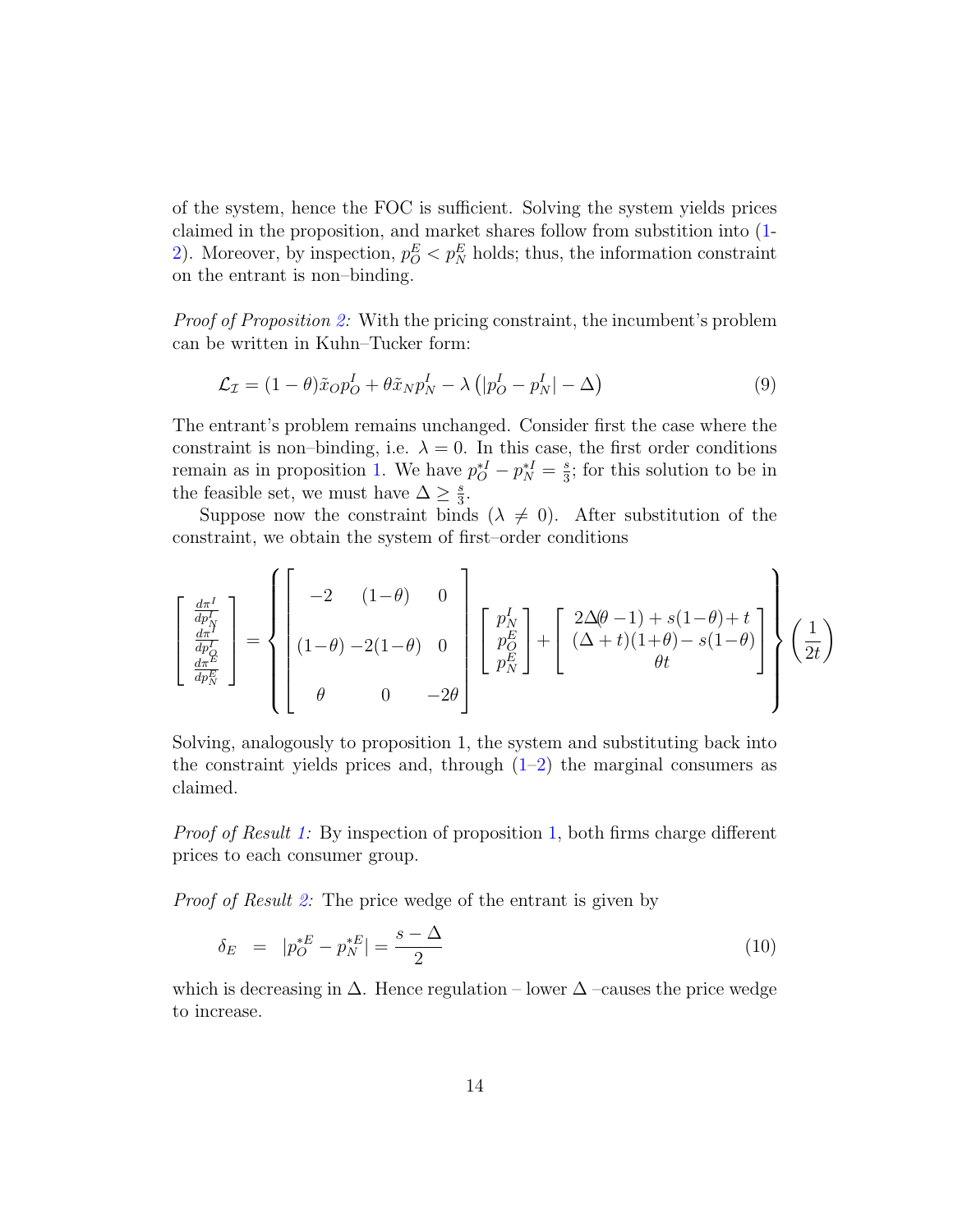*Proof of Result [4:](#page-9-0)* The derivative of consumer surplus (equation  $8$ ) is given by

$$
\frac{dCS}{d\Delta} = (1 - \theta) \left( \int_0^{\tilde{x}_O} -\frac{dp_O^{*I}}{d\Delta} dx + \int_{\tilde{x}_O}^1 -\frac{dp_O^{*E}}{d\Delta} dx \right) \n+ \theta \left( \int_0^{\tilde{x}_N} -\frac{dp_N^{*I}}{d\Delta} dx + \int_{\tilde{x}_N}^1 -\frac{dp_N^{*E}}{d\Delta} dx \right) \n= -\frac{(s - \Delta)(1 - \theta)\theta}{8t} < 0
$$
\n(12)

where the first equality is by piece–wise differentiating the indirect utility function, depending on which firm the consumer purchases from and at what price. After substituting from proposition [2](#page-7-1) and simplifying, one obtains the second equality; it is definitely signed since  $\Delta \in [0, \frac{1}{3}]$  $\frac{s}{3}$ .

Proof of Result [5:](#page-10-0) Producer surplus being the sum of individual firm profits  $(PS = \Pi_I^* + \Pi_E^*)$ , I proceed first to analyse how discrimination affects entrant and incumbent respectively. Taking derivatives of equation [\(3\)](#page-5-0) around equilibrium values of proposition [2,](#page-7-1) we have

$$
\frac{d\Pi_I^*}{d\Delta} = (1 - \theta) \left( \int_0^{\tilde{x}_O} \frac{dp_O^{*I}}{d\Delta} dx + \frac{d\tilde{x}_O}{d\Delta} p_O^{*I} \right) \n+ \theta \left( \int_0^{\tilde{x}_N} \frac{dp_N^{*I}}{d\Delta} dx + \frac{d\tilde{x}_N}{d\Delta} p_N^{*I} \right) \n= \frac{(s - 2\Delta)(1 - \theta)\theta}{4t} > 0
$$
\n(14)

Since  $\Delta \in [0, \frac{s}{3}]$  $\frac{s}{3}$ , as before, the expression is definitely signed and the incumbent benefits from HBPD. Turning to the entrant,

$$
\frac{d\Pi_E^*}{d\Delta} = (1 - \theta) \left( \int_{\tilde{x}_O}^1 \frac{dp_O^{*E}}{d\Delta} dx - \frac{d\tilde{x}_O}{d\Delta} p_O^{*E} \right) \n+ \theta \left( \int_{\tilde{x}_N}^1 \frac{dp_N^{*E}}{d\Delta} dx - \frac{d\tilde{x}_N}{d\Delta} p_N^{*E} \right) \n= -\frac{(s - \Delta)(1 - \theta)\theta}{4t} < 0
$$
\n(16)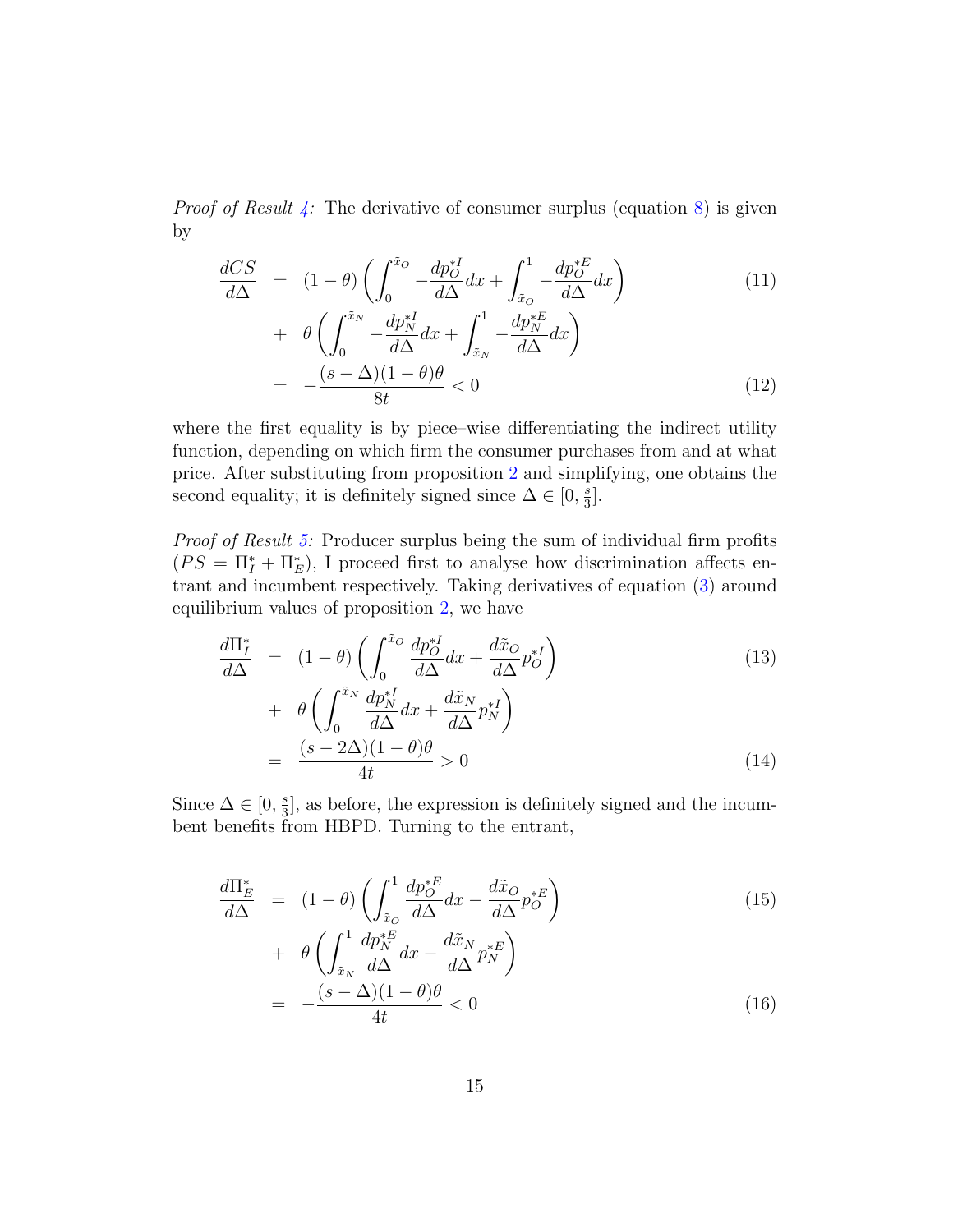Finally, combining the results, we have

$$
\frac{dPS}{d\Delta} = \frac{d\Pi_I^*}{d\Delta} + \frac{d\Pi_E^*}{d\Delta} \n= -\frac{\Delta(1-\theta)\theta}{4t}
$$
\n(17)

Thus price discrimination harms industry and entrant profile, while benefiting the incumbent as claimed. Finally, since costs are normalised to zero, industry profit equals total revenue. Thus average prices fall if and only if industry profits fall; since industry profits fall, this establishes the "pro– competitive" effect of history–based price discrimination.

*Proof of Result [6:](#page-10-1)* After simplifying – prices are just a transfer from consumers to producer, and hence do not enter social welfare – we have:

$$
W = (1 - \theta) \left( \int_0^{\tilde{x}_O} \beta - tx dx + \int_{\tilde{x}_O}^1 \beta - t(1 - x) - s dx \right) \tag{18}
$$

$$
+ \theta \left( \int_0^{\tilde{x}_N} \beta - tx dx + \int_{\tilde{x}_N}^1 \beta - t(1 - x) dx \right)
$$

Differentiating with respect to  $\Delta$  around the equilibrium values yields

$$
\frac{dW}{d\Delta} = (1 - \theta) \frac{d\tilde{x}_O}{d\Delta} (t(1 - 2\tilde{x}_O) + s) + \theta \frac{d\tilde{x}_N}{d\Delta} (t(1 - 2\tilde{x}_N))
$$
(19)

$$
= -\frac{\Delta(1-\theta)\theta}{4t} \le 0 \tag{20}
$$

## References

- <span id="page-17-2"></span>Bouckaert, J., Degryse, H., Dijk, T., 2013. Bertrand competition with an asymmetric no-discrimination constraint. The Journal of Industrial Economics 61 (1), 62–83.
- <span id="page-17-0"></span>Chen, Y., 1997. Paying customers to switch. Journal of Economics & Management Strategy 6 (4), 877–897.
- <span id="page-17-1"></span>Chen, Y., 2008. Dynamic price discrimination with asymmetric firms. The Journal of Industrial Economics 56 (4), 729–751.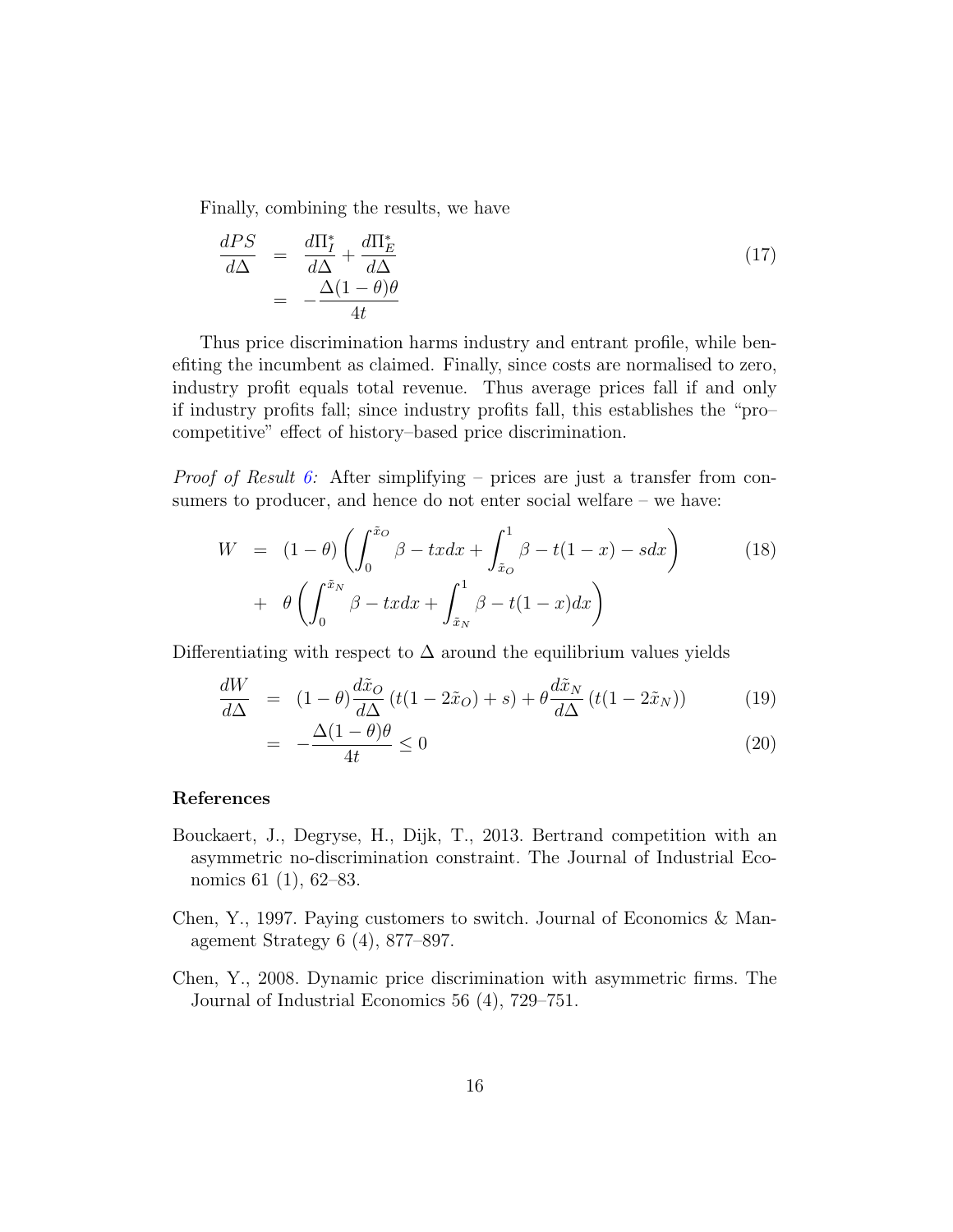- <span id="page-18-3"></span>Corts, K. S., 1998. Third-degree price discrimination in oligopoly: all-out competition and strategic commitment. The RAND Journal of Economics, 306–323.
- <span id="page-18-2"></span>Esteves, R.-B., 2009. A survey on the economics of behaviour-based price discrimination. NIPE Working Paper 5/2009.
- <span id="page-18-5"></span>Fudenberg, D., Tirole, J., 2000. Customer poaching and brand switching. The RAND Journal of Economics 31 (4), 634–657.
- <span id="page-18-1"></span>Fudenberg, D., Villas-Boas, J., Hendershott, T., 2006. Behavior-based price discrimination and customer recognition. Handbook on economics and information systems 1, 377–436.
- <span id="page-18-4"></span>Gehrig, T., Shy, O., Stenbacka, R., 2011. History-based price discrimination and entry in markets with switching costs: a welfare analysis. European Economic Review 55 (5), 732–739.
- <span id="page-18-0"></span>Gehrig, T., Shy, O., Stenbacka, R., 2012. A welfare evaluation of historybased price discrimination. Journal of Industry, Competition and Trade 12 (4), 373–393.
- <span id="page-18-6"></span>Geradin, D., Kuschewsky, M., 2013. Competition law and personal data: Preliminary thoughts on a complex issue, available online at [http://papers.](http://papers.ssrn.com/sol3/papers.cfm?abstract_id=2216088) [ssrn.com/sol3/papers.cfm?abstract\\_id=2216088](http://papers.ssrn.com/sol3/papers.cfm?abstract_id=2216088).
- <span id="page-18-9"></span>Geradin, D., Petit, N., 2005. Price discrimination under ec competition law. In: Swedish Competition Authority (Ed.), The pros and cons of price discrimination. pp. 21–64.
- <span id="page-18-11"></span>Hoernig, S., 2008. Tariff-mediated network externalities: is regulatory intervention any good? CEPR Discussion Paper No. 6866.
- <span id="page-18-10"></span>Hoernig, S., Inderst, R., Valletti, T. M., 2014. Calling circles: Network competition with non-uniform calling patterns. The RAND Journal of Economics, 155–175.
- <span id="page-18-8"></span>Hviid, M., Price, C. W., 2012. Non-discrimination clauses in the retail energy sector. The Economic Journal 122 (562), F236–F252.
- <span id="page-18-7"></span>Inderst, R., Valletti, T. M., 2011. Buyer power and the "waterbed effect". The Journal of Industrial Economics 59 (1), 1–20.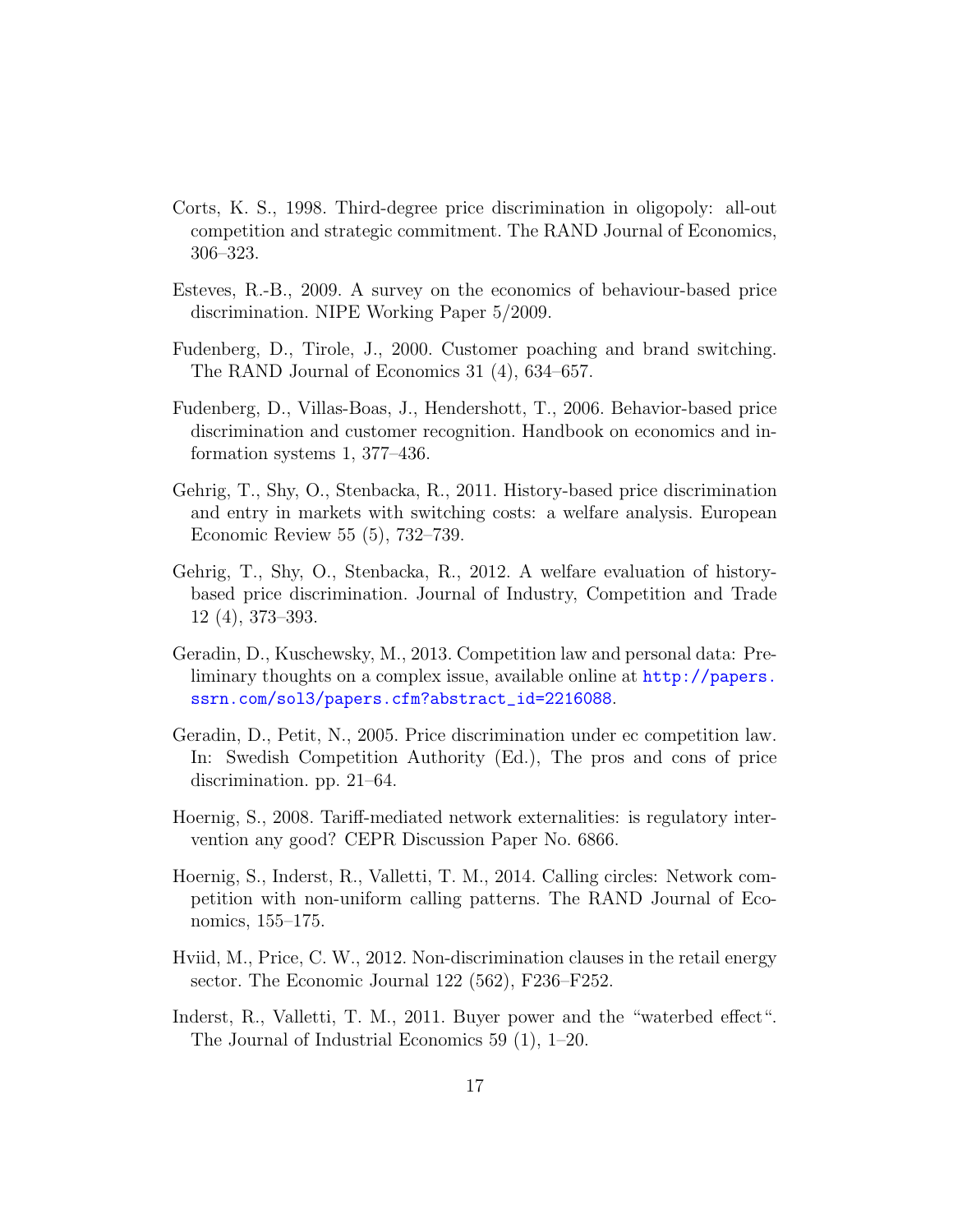- <span id="page-19-7"></span>Karlinger, L., Motta, M., 2012. Exclusionary pricing when scale matters. The Journal of Industrial Economics 60 (1), 75–103.
- <span id="page-19-6"></span>Layson, S. K., 1998. Third-degree price discrimination with interdependent demands. The Journal of Industrial Economics 46 (4), 511–524.
- <span id="page-19-3"></span>Papandropoulos, P., 2007. How should price discrimination be dealt with by competition authorities? Revue des droits de la concurrence (3), 34–38.
- <span id="page-19-5"></span>Peitz, M., 2005. Asymmetric regulation of access and price discrimination in telecommunications\*. Journal of Regulatory Economics 28 (3), 327–343.
- <span id="page-19-0"></span>Rosoff, M., 2010. Microsoft paying customers to switch from salesforce.com. The Business Insider, December 6th 2010. Available online at [http://www.businessinsider.com/](http://www.businessinsider.com/microsoft-paying-customers-to-switch-from-salesforcecom-2010-12) [microsoft-paying-customers-to-switch-from-salesforcecom-2010-12](http://www.businessinsider.com/microsoft-paying-customers-to-switch-from-salesforcecom-2010-12).
- <span id="page-19-1"></span>Swedish Competition Authority (Ed.), 2005. The pros and cons of price discrimination.
- <span id="page-19-4"></span>Telecommunications Management Group, Inc., 2011. On-net/off-net price differentiation: Review of international precedent.
- <span id="page-19-2"></span>Thisse, J.-F., Vives, X., 1988. On the strategic choice of spatial price policy. The American Economic Review, 122–137.

#### Acknowledgements

This paper originated in chapter 2 of my 2013 PhD thesis "Essays in Industrial Organization and Behaviour" at the European University Institute. I thank Piero Gottardi and Domenico Menicucci for supervision. Steffen Hoernig, Thomas Gehrig, Andrea Mattozzi, Arevik Mkrtchyan, Piotr Spiewanowski, Salvatore Piccolo and Tommaso Valetti provided very valuable comments. Thanks also to seminar participants in Florence. Financial support from the German Academic Exchange Service (DAAD) and the EUI Thesis Completion Year Grant is gratefully acknowledged.